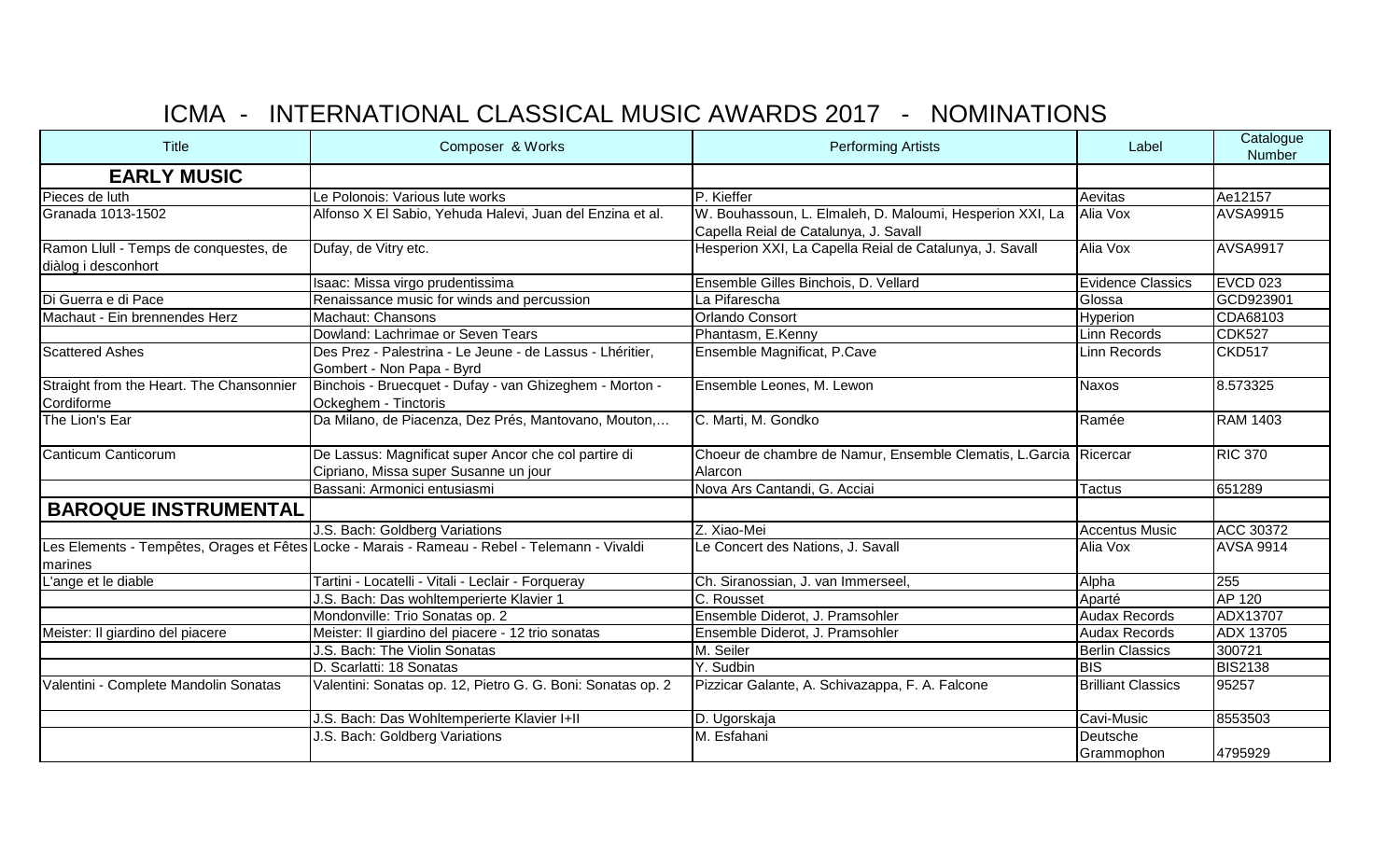| Deutsche Harmonia 888751 412026                                            |
|----------------------------------------------------------------------------|
|                                                                            |
| 481 1716                                                                   |
| EUD-SACD-1602                                                              |
| <b>GEN 16420</b>                                                           |
|                                                                            |
| HC16085                                                                    |
| HC16005                                                                    |
| HMC902249                                                                  |
|                                                                            |
|                                                                            |
| <b>NMM016</b>                                                              |
| <b>OC 1858</b>                                                             |
|                                                                            |
|                                                                            |
|                                                                            |
|                                                                            |
|                                                                            |
|                                                                            |
|                                                                            |
|                                                                            |
|                                                                            |
|                                                                            |
|                                                                            |
|                                                                            |
|                                                                            |
|                                                                            |
|                                                                            |
|                                                                            |
|                                                                            |
|                                                                            |
|                                                                            |
|                                                                            |
|                                                                            |
|                                                                            |
|                                                                            |
| CDA68112<br>988/1011<br><b>CHR 77399</b><br>4788764<br>478 6766<br>4794595 |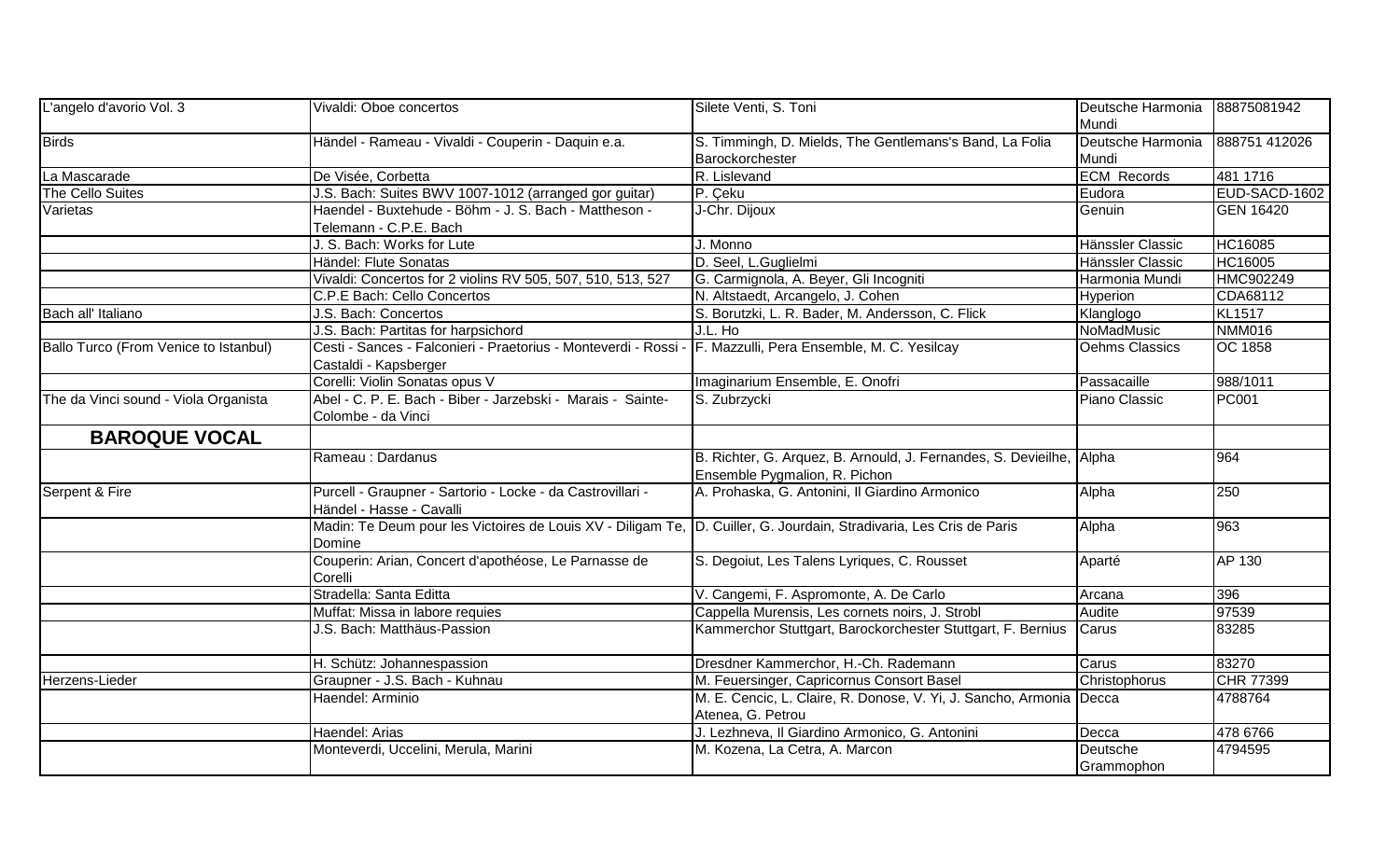| <b>Birds</b>                                                    | Arne, Couperin, Fedeli, Händel, Keiser, Monteclair, Poglietti,                                                                    | D. Mields, S. Temmingh, The Gentleman's Band, La Folia                                                                                 | Deutsche Harmonia        | 888751412026   |
|-----------------------------------------------------------------|-----------------------------------------------------------------------------------------------------------------------------------|----------------------------------------------------------------------------------------------------------------------------------------|--------------------------|----------------|
|                                                                 | Rameau, Torri, Vivaldi et al.                                                                                                     | Barockorchester                                                                                                                        | Mundi                    |                |
|                                                                 | Händel: Partenope                                                                                                                 | K. Gauvin, P. Jaroussky, T. Ienvolino, E. Barath, J. Ainsley, II Erato                                                                 |                          | 082564 6090075 |
|                                                                 |                                                                                                                                   | Pomo D'Oro, R. Minasi                                                                                                                  |                          |                |
| Notturno                                                        | Caresana - Scarlatti - Veneziano                                                                                                  | L'Escadron Volant                                                                                                                      | <b>Evidence Classics</b> | EVCD021        |
|                                                                 | Cassanea de Mondonville : Grands Motets (De Profundis,                                                                            | Ch. Santon-Jeffery, D. Skorka, M. Vidal, J. Thompson, Purcell Glossa                                                                   |                          | GCD 923508     |
|                                                                 | Magnus Dominus, Nisi Dominus, Cantate Domino)                                                                                     | Choir, Orfeo Orchestra, G. Vashegyu                                                                                                    |                          |                |
| Sospiri d'amore                                                 | Operatic arias and duets by Cavalli                                                                                               | G. Semenzato, R. Pe, La Venexiana, C. Cavina                                                                                           | Glossa                   | GCD920940      |
| Il Pianto della Madonna                                         | Monteverdi: Diverse                                                                                                               | La Compagnia del Madrigale, L. Guglielmi, M. Graziolino u.a.                                                                           | Glossa                   | GCD922805      |
| Antonio Caldara - The Cervantes Operas                          | Caldara - Matteis                                                                                                                 | M. Espada, E.G. Toro, J. Fernandes, J. Obregon, La Ritirata                                                                            | Glossa                   | GCD923104      |
|                                                                 |                                                                                                                                   |                                                                                                                                        |                          |                |
|                                                                 | Gesualdo: Terzo Libro di Madrigali a cinque voci                                                                                  | La Compagnia del Madrigale                                                                                                             | Glossa                   | GCD922806      |
|                                                                 | Bien que l'amour - Airs sérieux et à boire Lambert - Couperin - De la Barre - Charpentier - D'Ambruys:<br>Airs sérieux et à boire | Les Arts Florissants, W. Christie                                                                                                      | Harmonia Mundi           | 8905276        |
| O Mysterium                                                     | H. du Mont: Motets & Elevations pour la Chapelle de Louis<br>XIV                                                                  | Ensemble Correspondance, S. Daucé                                                                                                      | Harmonia Mundi           | HMC902241      |
| <b>Missae Breves</b>                                            | Bach: Lutherische Messen BWV 233-236                                                                                              | Cantus Cölln, K. Junghänel                                                                                                             | Harmonia Mundi           | HMC901939/40   |
|                                                                 | J.S. Bach: Johannes-Passion                                                                                                       | W. Güra, J. Weisser, A. Redmon, RIAS Kammerchor, Staats- Harmonia Mundi<br>& Domchor Berlin, Akademie fur Alte Musik Berlin, R. Jacobs |                          | HMC802236/37   |
| O Mysterium: Motets & Élévations for the<br>Chapel of Louis XIV | H. Du Mont: Various works                                                                                                         | Ensemble Correspondances, S. Daucé                                                                                                     | Harmonia Mundi           | HMC902241      |
| Dulce Acento                                                    | Corselli: Various works                                                                                                           | A. Amo, A. Mercero, Musica Boscareccia                                                                                                 | <b>Itinerant Records</b> | M24691         |
| Alto Arias                                                      | J.S. Bach: Diverse                                                                                                                | C. King, Norwegian Baroque Orchestra                                                                                                   | Linn Records             | <b>BKD 158</b> |
| Arias for Domenico Annibali                                     | Ristori, Hasse, Porpora, Haendel, Zelenka et al.                                                                                  | Flavio Ferri.Benedetti - Il Basilico                                                                                                   | Pan Classics             | PC 10341       |
|                                                                 | Rameau: Le Temple de la Gloire                                                                                                    | Choeur de Chambre de Namur, Les Agrémens, Van Waas                                                                                     | Ricercar                 | <b>RIC 363</b> |
| Requiems                                                        | Fux: Kaiser Requiem - Kerll: Missa pro defunctis                                                                                  | Vox Luminis, L. Meunier                                                                                                                | Ricercar                 | <b>RIC 368</b> |
| Heroines of the Venetian Baroques                               | Cavalli: Didone, Egisto, La Rosinda, Il Ciro                                                                                      | A. Reinhold, Cappella Mediterranea, Clematis L. Carcia<br>Alarcon                                                                      | Ricercar                 | <b>RIC 359</b> |
| Le Temple de la Gloire                                          | Rameau: Le Temple de la Gloire                                                                                                    | J, Van Wanroij, K. Velletaz, Choeur de Chambre de Namur,<br>Les Agrémens, G. Van Waas                                                  | Ricercar                 | <b>RIC363</b>  |
| <b>Dresden Passion</b>                                          | Colanda, Peranda, Schein                                                                                                          | Cappella Sagittariana, N. Schuster                                                                                                     | Rondeau                  | ROP 612122     |
| Rosenmüller - Marienvesper                                      | Rosenmüller: Marienvesper                                                                                                         | Knabenchor Hannover, Johann Rosenmüller Ensemble,<br>Barockorchester L'Arco, J. Breiding                                               | Rondeau                  | ROP701920      |
|                                                                 | Marcello - Estro poetico-armonico                                                                                                 | Voces8, Les Inventions                                                                                                                 | <b>Signum Classics</b>   | SIGCD391       |
|                                                                 | J.S. Bach: Mass in b minor                                                                                                        | Monteverdi Choir, English Baroque Soloists, J.E. Gardiner                                                                              | Soli Deo Gloria          | <b>SDG722</b>  |
| Agostino Steffani - Crudo Amor                                  | Steffani - Kapsberger - Fischer - Corbetta                                                                                        | E. Boix, C. Mena, R. Verona, D. Zapico, Forma Antiqua                                                                                  | Winter & Winter          | 910231-2       |
| <b>VOCAL RECITAL</b>                                            |                                                                                                                                   |                                                                                                                                        |                          |                |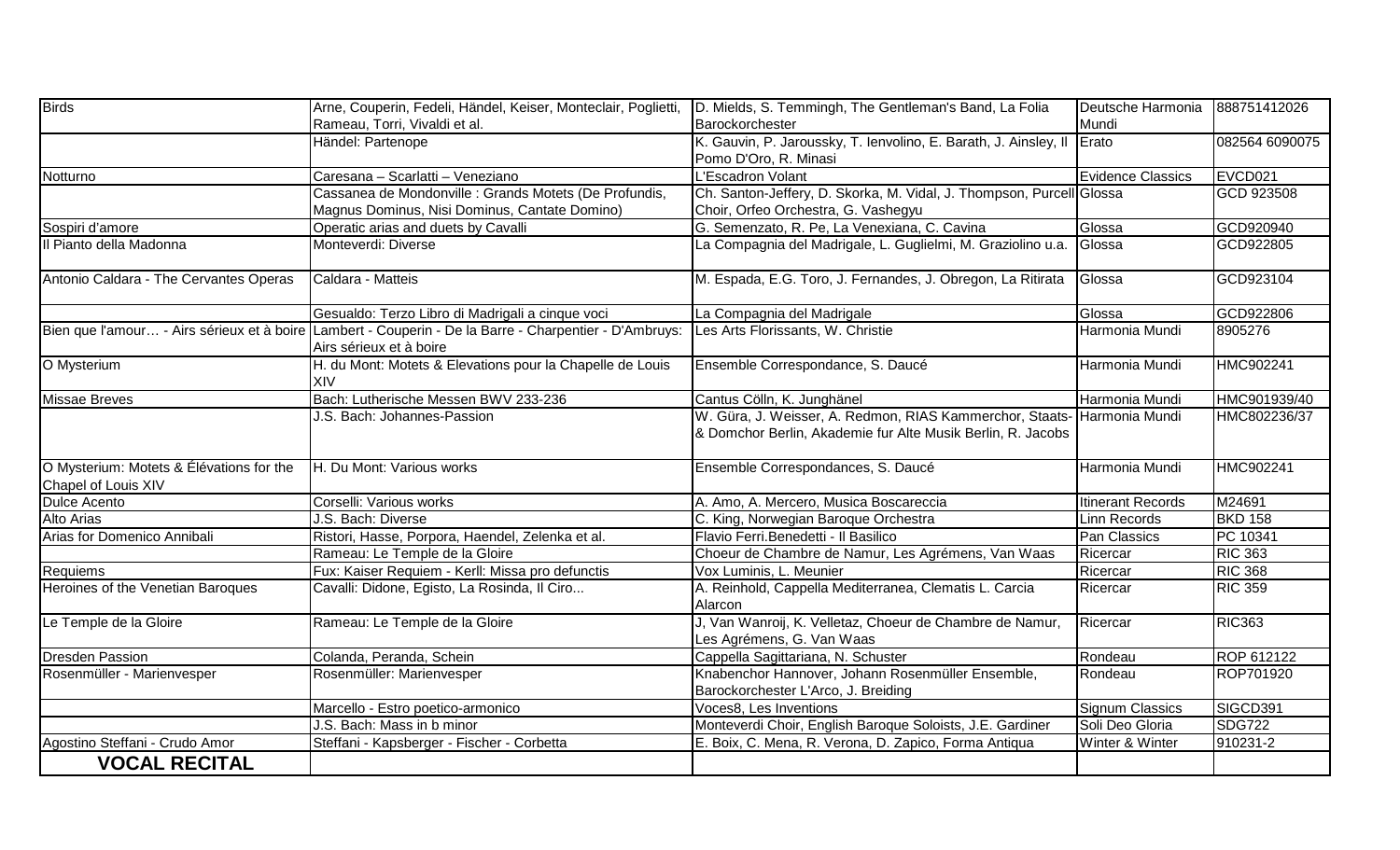| Il était une fois                                           | Silver - Offenbach - Isouard - Massenet - Rossini                                                                 | J. Devos, C. Meng, Quatuor Giardini                                                                              | Alpha                  | 244            |
|-------------------------------------------------------------|-------------------------------------------------------------------------------------------------------------------|------------------------------------------------------------------------------------------------------------------|------------------------|----------------|
| Neere                                                       | Chausson - Duparc - Hahn etc.                                                                                     | V. Gens, S. Manoff                                                                                               | Alpha                  | 215            |
|                                                             | Godard: Songs                                                                                                     | T. Christoyannis, J. Cohen                                                                                       | Aparté                 | AP 123         |
|                                                             | Lalo: Complete Songs                                                                                              | T. Christoyannis, J. Cohen                                                                                       | Aparté                 | AP 110         |
|                                                             | Schubert: Die Schöne Müllerin                                                                                     | K. Sander, U. Sander                                                                                             | <b>Ars Produktion</b>  | 38 535         |
| Dmitri Hvorostovsky Sings of War, Peace,<br>Love and Sorrow | Prokofiev - Tchaikovsky - Rubinstein                                                                              | D. Hvorostovsky, State Academic Symphony Orchestra of<br>Russia Evgeny Svetlanov, C. Orbelian                    | <b>Delos</b>           | DE3517         |
| Allegro io son                                              | Bellini - Donizetti                                                                                               | Brownlee, Kaunas City Symphony Orchestra, Kaunas State Delos<br>Choir, C. Orbelian                               |                        | <b>DE3515</b>  |
|                                                             | Brahms: Liebeslieder & Liebeslieder Waltzes                                                                       | M. Kozena, M. Polenzani, Th. Quasthoff, A. Rost, Y.<br>Bronfman, J. Levine                                       | Deutsche<br>Grammophon | 4796044        |
|                                                             | Rossini: Arias from Demetrio e Polibio, Matilde de Shabran,<br>Semiramide etc.                                    | F. Fagioli, Armonia Atenea, G. Petrou                                                                            | Deutsche<br>Grammophon | 4795681        |
| Verismo                                                     | Boito - Cilea - Leoncavallo - Giordano - Puccini - Catalani -<br>Ponchielli                                       | A. Netrebko, Y. Eyvazov, Orchestra dell'Academia Nazionale<br>Santa Cecilia, A. Pappano                          | Deutsche<br>Grammophon | 4795015        |
| The Weber Sisters                                           | Mozart                                                                                                            | S. Devieilhe, Pygmalion, R. Pichon                                                                               | Erato                  | 80256466075843 |
|                                                             | Barber - Dvorak - Ravel - Tchaikovsky - Weber                                                                     | E.Savoy, J.Ware, Brandenburg State Orchestra Frankfurt,<br>M.Foremny                                             | Genuin                 | GEN16436       |
|                                                             | Brahms: Vier ernste Gesange, Vier Lieder nach Heine, Lieder M. Goerne, C. Eschenbach<br>op. 32                    |                                                                                                                  | Harmonia Mundi         | HMC902174      |
| Kennst du das Land?                                         | Wolf: Songs                                                                                                       | S. Karthauser, E. Asti                                                                                           | Harmonia Mundi         | HMC902245      |
| <b>French Connections</b>                                   | Berkleley - Poulenc - Britten - Heggie                                                                            | J.M. Ainsley, M. Martineau                                                                                       | <b>Linn Records</b>    | 477            |
|                                                             | Britten - Young Apollo, Lacrymae                                                                                  | A. Clayton - Aldeburgh Strings                                                                                   | Linn Records           | 478            |
| Schubertiade                                                | Schubert: Lieder, Instrumentalstücke & Rezitation                                                                 | J. Prégardien, M. Hantaï, X. Diaz-Latorre, P. Pierlot                                                            | <b>Myrios</b>          | MYR018         |
|                                                             | Schumann & Ullmann - Lieder                                                                                       | C.Landshamer, G.Huber                                                                                            | Oehms Classics         | <b>OC1848</b>  |
|                                                             | Braunfels: Orchestral Songs Vol. 2                                                                                | C. Nylund, G. Kühmeier, R. Merbeth, Konzerthausorchester<br>Berlin, H. Albrecht                                  | <b>Oehms Classics</b>  | <b>OC1847</b>  |
| Shakespeare Songs                                           | Finzi - Byrd - Morley - Warlock - Britten - Tippett - Stravinsky                                                  | I. Bostridge, A. Pappano                                                                                         | <b>Warner Classics</b> | 9029594473     |
| Socrate                                                     | Satie: Trois Melodies - 3 autres Mélodies Chanson - Hymne - B. Hannigan, R. de Leeuw<br>Socrate Drame Symphonique |                                                                                                                  | Winter & Winter        | 9102342        |
| <b>CHORAL</b>                                               |                                                                                                                   |                                                                                                                  |                        |                |
|                                                             | Mendelssohn: Elias                                                                                                | M. Petersen, L. Braun, M. Schmitt, T. Oliemans, RIAS<br>Kammerchor, Akademie fur alte Musik Berlin, H.C.Rademann | <b>Accentus Music</b>  | LC 48946       |
|                                                             | Dvorak: Stabat Mater                                                                                              | E. Wall, M.Fujimura, C. Elsner, L. Li, Bavarian Radio Choir<br>and Orchestra, M.Jansons                          | <b>BR Klassik</b>      | 900142         |
|                                                             | Reger: Drei Motetten op. 110, Kantate O Haupt voll Blut und<br>Wunden                                             | SWR Vokalensemble, F. Bernius                                                                                    | Carus                  | 83,288         |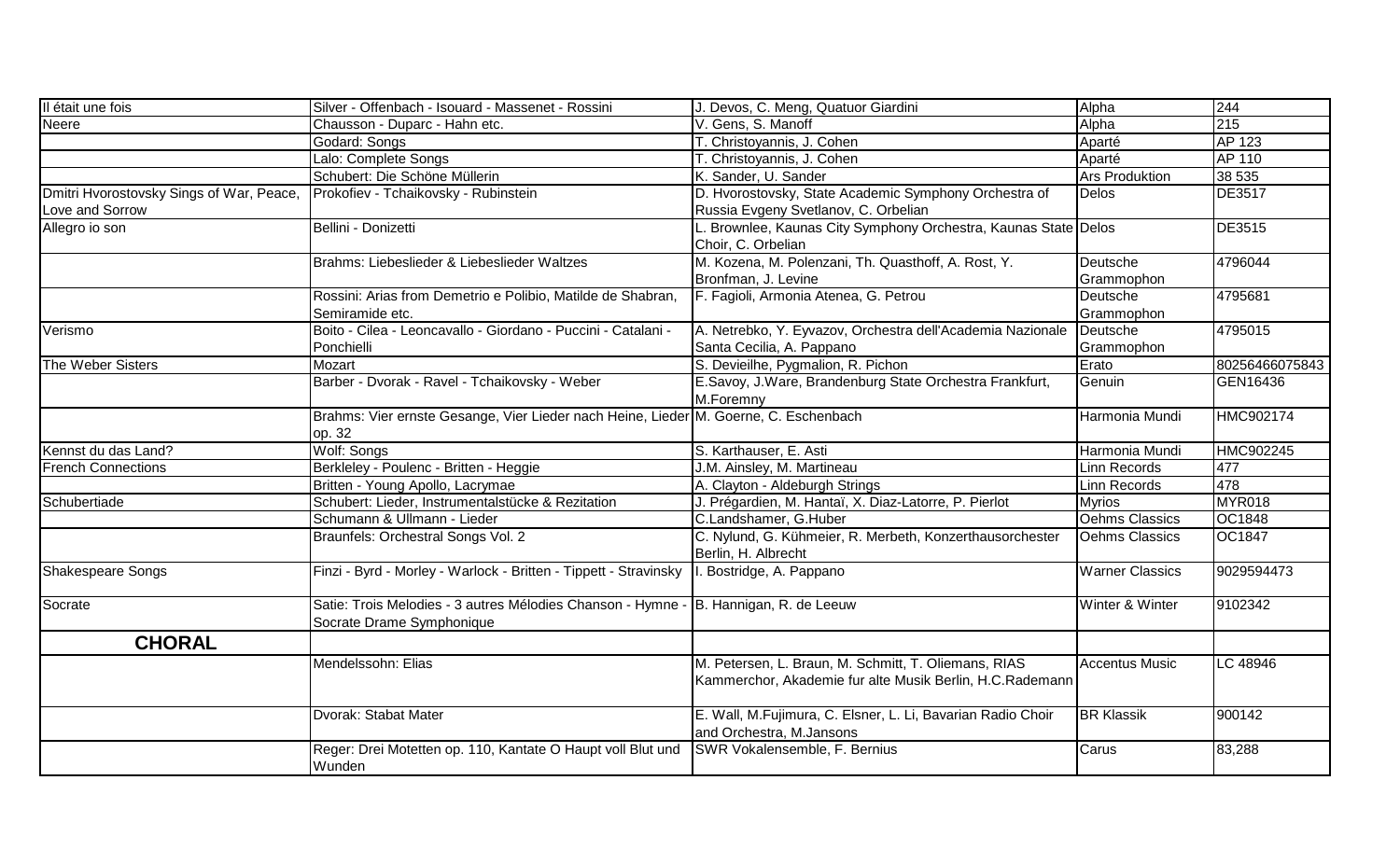|                       | Rachmaninov: Ganznächtliche Vigil op. 37                                                                                                                            | WDR Rundfunkchor, N. Fink                                                                                                                                                   | Carus                       | 83471            |
|-----------------------|---------------------------------------------------------------------------------------------------------------------------------------------------------------------|-----------------------------------------------------------------------------------------------------------------------------------------------------------------------------|-----------------------------|------------------|
| Der Triumph der Liebe | Schubert: Gesang der Geister über den Wassern, Die Nacht,                                                                                                           | Camerata Limburg, Ch. Prégardien, A. Frese, V. Hagen,                                                                                                                       | Genuin                      | <b>GEN 16410</b> |
|                       | Liebe, Zum Rundetanz, Wein und Liebe                                                                                                                                | L.Eckels, Y. Sandoz, L. Mann, P. luga                                                                                                                                       |                             |                  |
|                       | Schnittke: Penitential Psalms                                                                                                                                       | RIAS Kammerchor, H.-Ch. Rademann                                                                                                                                            | Harmonia Mundi              | HMC902225        |
|                       | Duruflé: Requiem op. 9, Messe Cum Jubilo, Quatre Motets                                                                                                             | P. Bardon, A. Riches, The Choir of King's College Cambridge King's College                                                                                                  |                             | <b>KGS0016</b>   |
|                       | sur des thèmes grégoriens                                                                                                                                           | & Orchestra of the Age of Enlightenment, S.Cleobury                                                                                                                         |                             |                  |
|                       | Pärt: Da pacem Domine, Dopo la vittoria, Seven Magnificat<br>Antiphons, Nunc dimittis, The Woman With The Alabaster<br>Box, Tribute to Caesar, Triodion, Virgencita | Latvian Radio Choir, S. Klava                                                                                                                                               | Ondine                      | ODE12862         |
|                       | Stravinsky: Threni, Requiem Canticles                                                                                                                               | Collegium Vocale Gent & Royal Flemish Philharmonic,<br>Ph.Herreweghe                                                                                                        | $\overline{PHI}$            | <b>LPH020</b>    |
| Geistliche Gesänge    | Reger - J.S. Bach - Nystedt                                                                                                                                         | MDR-Rundfunkchor, Fl. Helgath                                                                                                                                               | Querstand                   | <b>VKJK 1627</b> |
|                       | Beethoven : Missa Solemnis                                                                                                                                          | L. Aikin, B. Fink, J. Chum, R. Drole, Arnold Schoenberg Chor, Sony Classical<br>Concentus Music Wien, N. Harnoncourt                                                        |                             | 88985313592      |
| <b>OPERA</b>          |                                                                                                                                                                     |                                                                                                                                                                             |                             |                  |
|                       | Vivier: Kopernikus                                                                                                                                                  | S. Schildknecht, D. Winkel, U. Buchheister, B. Ostertag et al.<br>Opera Factory Freiburg, Holst-Sinfonietta, K. Simon                                                       | bastille musique            | bm001            |
|                       | Zandonai: Francesca da Rimini                                                                                                                                       | C. Vasileva, M.Muhle, J. Orozco, A.Graziani, Freiburger<br>Kammerchor, Vokalensemble der Hochschule fur Musik,<br>Freiburg & Philharmonisches Orchester Freiburg, F. Bollon | cpo                         | 777960           |
|                       | Nicolai: Die Heimkehr des Verbannten                                                                                                                                | H. Begemann, B. Berchtold, J. Bauer, K. Räsänen, Oper<br>Chemnitz, F. Beermann                                                                                              | cpo                         | 777654           |
|                       | Honegger & Ibert: L'Aiglon                                                                                                                                          | A.-C.Gillet, H.Guilmette, T.Duncan, É.Dupuis, M.Barrard,<br>Orchestre Symphonique de Montréal, K.Nagano                                                                     | Decca                       | 4789502          |
|                       | Mozart: Le nozze di Figaro                                                                                                                                          | Th. Hampson, S. Yoncheva, L. Pisaroni, Chr. Karg, A.<br>Brower, A. S. von Otter, Chamber Orchestra of Europe, Y.<br>Nézet-Seguin                                            | Deutsche<br>Grammophon      | 4795945          |
|                       | Holst: At the Boar's Head - Vaughan Williams: Riders to the<br>Sea                                                                                                  | J. Lemalu, E. Barry, G. Griffiths, Gary, P. Kołodziej, N.<br>Percifield, K. Reveille, Warsaw Chamber Opera Sinfonietta,<br>L. Borowicz                                      | <b>Dux</b>                  | 1307-1308        |
|                       | Gounod: Cinq-Mars                                                                                                                                                   | M. Vidal, V. Gens, T. Christoyannis, A. Foster-Williams,<br>Münchner Rundfunkchor, Münchner Rundfunkorchester,<br>U.Schirmer                                                | Ediciones Singulares ES1024 |                  |
|                       | Lalo: La Jacquerie                                                                                                                                                  | V. Gens, N. Gubisch, C. Castronovo, B. Pinkhasovich, J. Bou, Ediciones Singulares ES 1023<br>Orchestre Philharmonique de Radio France, P. Davin                             |                             |                  |
|                       | Martinu: Julietta                                                                                                                                                   | M. Baldvinsson, A. Bauer, B. Gibson, M. Herman, K. Streit,<br>Frankfurter Opernorchester, S. Weigle                                                                         | Oehms Classics              | <b>OC 966</b>    |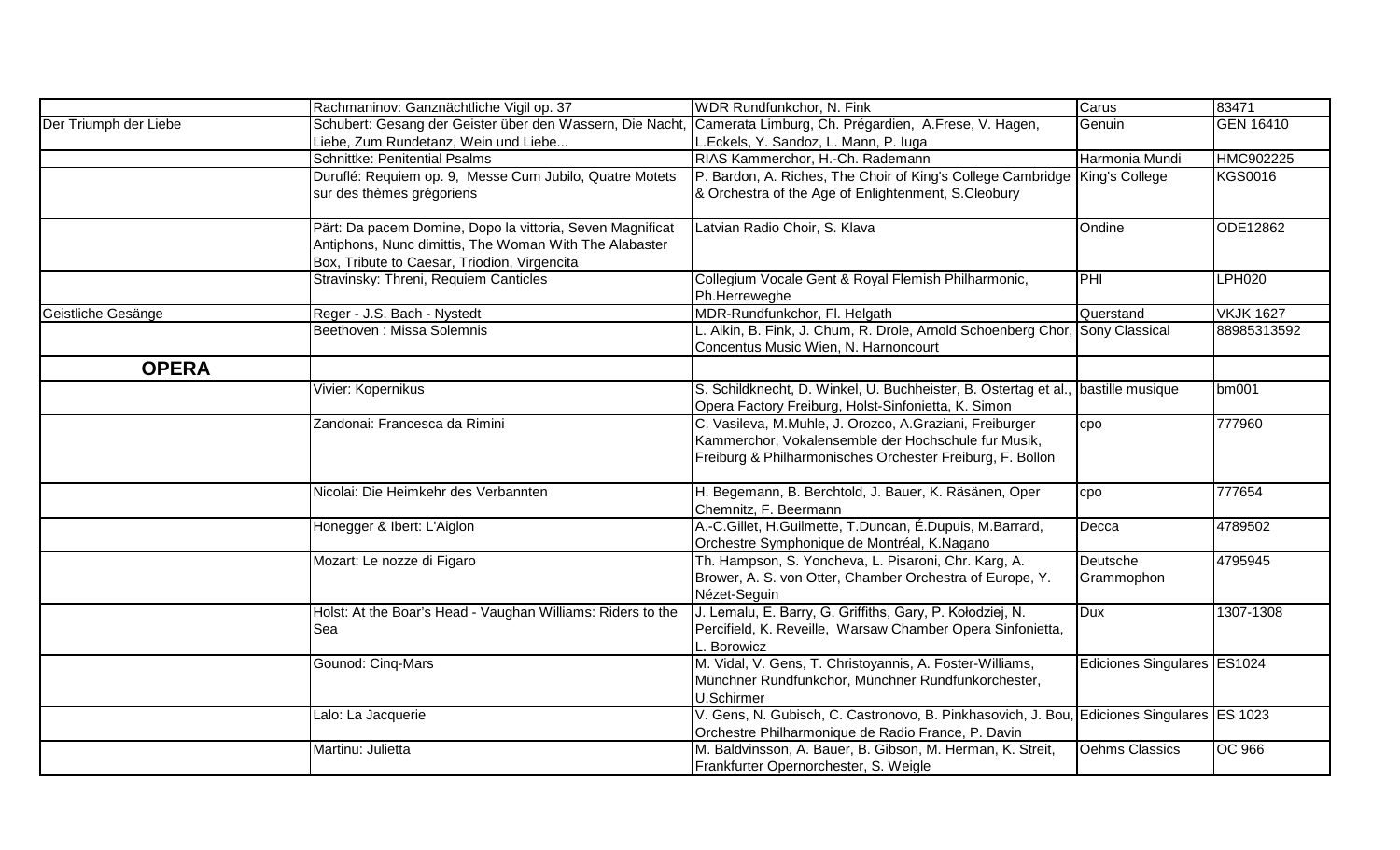|                                          | Smetana: Dalibor                                             | I.Kusnjer, R.Samek, A.Vorácek, D.Burašová, A.Polácková,    | Onyx                      | 4158      |
|------------------------------------------|--------------------------------------------------------------|------------------------------------------------------------|---------------------------|-----------|
|                                          |                                                              | J.Stava, S.Sem, BBC Symphony Orchestra & BBC               |                           |           |
|                                          |                                                              | Singers, J.Belohlávek                                      |                           |           |
|                                          | Leoncavallo: Zazà                                            | E. Jaho, S. Gaertner, R. Massi, P. Bardon, BBC Symphony    | Opera Rara                | ORC55     |
|                                          |                                                              | Orchestra, M. Benini                                       |                           |           |
|                                          | Donizetti: Le Duc d'Albe                                     | A.Meade, M.Spyres, L.Naouri, G.Buratto, D.Stout,           | Opera Rara                | ORC54     |
|                                          |                                                              | T.L.Griffiths, R.Tritschler, D.Kimberg, Hallé & Opera Rara |                           |           |
|                                          |                                                              | Chorus, M. Elder                                           |                           |           |
| Debussy: Edgar Allan Poe Operas          | Debussy: La Chute de la maison Usher, La Diable dans le      | W.Dazeley E.Villanueva, V.Hartinger, L.L.Fan, M.Dries,     | Pan Classics              | PC10342   |
|                                          | baffroi                                                      | Göttinger Symphonie Orchester, Ch.-M.Mueller               |                           |           |
| <b>SOLO INSTRUMENT</b>                   |                                                              |                                                            |                           |           |
|                                          | Brahms: Chaconne für die linke Hand, Klavierstücke op. 76,   | A. Vinnitskaya                                             | Alpha                     | Alpha 231 |
|                                          | Rhapsodien op. 79, Fantaisien op. 116                        |                                                            |                           |           |
|                                          | Chopin: 24 Preludes, Barcarolle, Polonaise, Berceuse         | N. Goerner                                                 | Alpha                     | Alpha 224 |
|                                          | Schubert: Piano Sonatas D. 845 & D 958                       | L. Schwizgebel                                             | Aparté                    | AP 133    |
|                                          | Brahms: Klaviersonate Nr. 3; 3 Intermezzi op. 117 - Berg:    | V. Larderet                                                | <b>Ars Produktion</b>     | Ars 38217 |
|                                          | Klaviersonate, op.1                                          |                                                            |                           |           |
| Sergei Lyapunov - Works for Piano Vol. 2 | Lyapunov: Novelette op. 18, Barcarolle op. 46, Humoreske     | F. Noack                                                   | <b>Ars Produktion</b>     | Ars 38209 |
|                                          | op. 34, Chant du crépuscule op. 22, Variations & Fugue on a  |                                                            |                           |           |
|                                          | Russian Theme op. 49, Nuit de Noël,                          |                                                            |                           |           |
| Florian Noack Brahms & Medtner           | Medtner: Tales op. 20 & 48, Sonata tragica op. 39/5, -       | F. Noack                                                   | Artalinna                 | ATL-A014  |
|                                          | Brahms: Klavierstücke op, 76                                 |                                                            |                           |           |
| <b>Suites for Viola</b>                  | Reger: 3 suites for solo viola - Busch: Suite op. 16a -      | R. Glassl                                                  | Audite                    | 97721     |
|                                          | Weinreich: Suites n° 1, 2, 3                                 |                                                            |                           |           |
|                                          | Weinberg: Solo Sonatas for solo violin 1-3 - Shostakovich: 3 | L. Roth, J. Gallardo                                       | <b>Challenge Classics</b> | CC72688   |
|                                          | Fantastic Dances op. 5                                       |                                                            |                           |           |
|                                          | Mozart: Piano Sonatas 1-6 (K. 279-284)                       | R. Prosseda                                                | Decca                     | 4812640   |
|                                          | Scriabin: 24 preludes op.11, 3 Pieces op. 2, Prélude op. 8   | V. Benelli Mosell                                          | Decca                     | 4812491   |
|                                          | n°12, - Stockhausen: Klavierstuck XII                        |                                                            |                           |           |
| <b>Field Nocturnes</b>                   | Field: Nocturnes Nos. 1-18                                   | El. J. Roe                                                 | Decca                     | 4789672   |
| Homages                                  | Bach-Busoni: Partita BWV 1004 - Chopin: Barcarolle op. 60 -  | <b>B.</b> Grosvenor                                        | Decca                     | 4830255   |
|                                          | Franck: Prélude, Choral et Fugue - Liszt: Venezia e Napoli - |                                                            |                           |           |
|                                          | Mendelssohn: Prélude & Fugue op. 35 n°1 & 5                  |                                                            |                           |           |
| Sokolov Schubert Beethoven               | Beethoven: Piano Sonata op. 106 - Brahms: Intermezzo op.     | G. Sokolov                                                 | Deutsche                  | 4795426   |
|                                          | 117 n°2 - Rameau: Les tendres plaintes, Les Cyclopes, -      |                                                            | Grammophon                |           |
|                                          | Schubert: 4 Impromptus D. 899, Klavierstücke D. 946          |                                                            |                           |           |
| Transcendental                           | Liszt: Transcendental Studies, Concert Studies, Grandes      | D. Trifonov                                                | Deutsche                  | 94795529  |
|                                          | Etudes de Paganini Nr. 1-6                                   |                                                            | Grammophon                |           |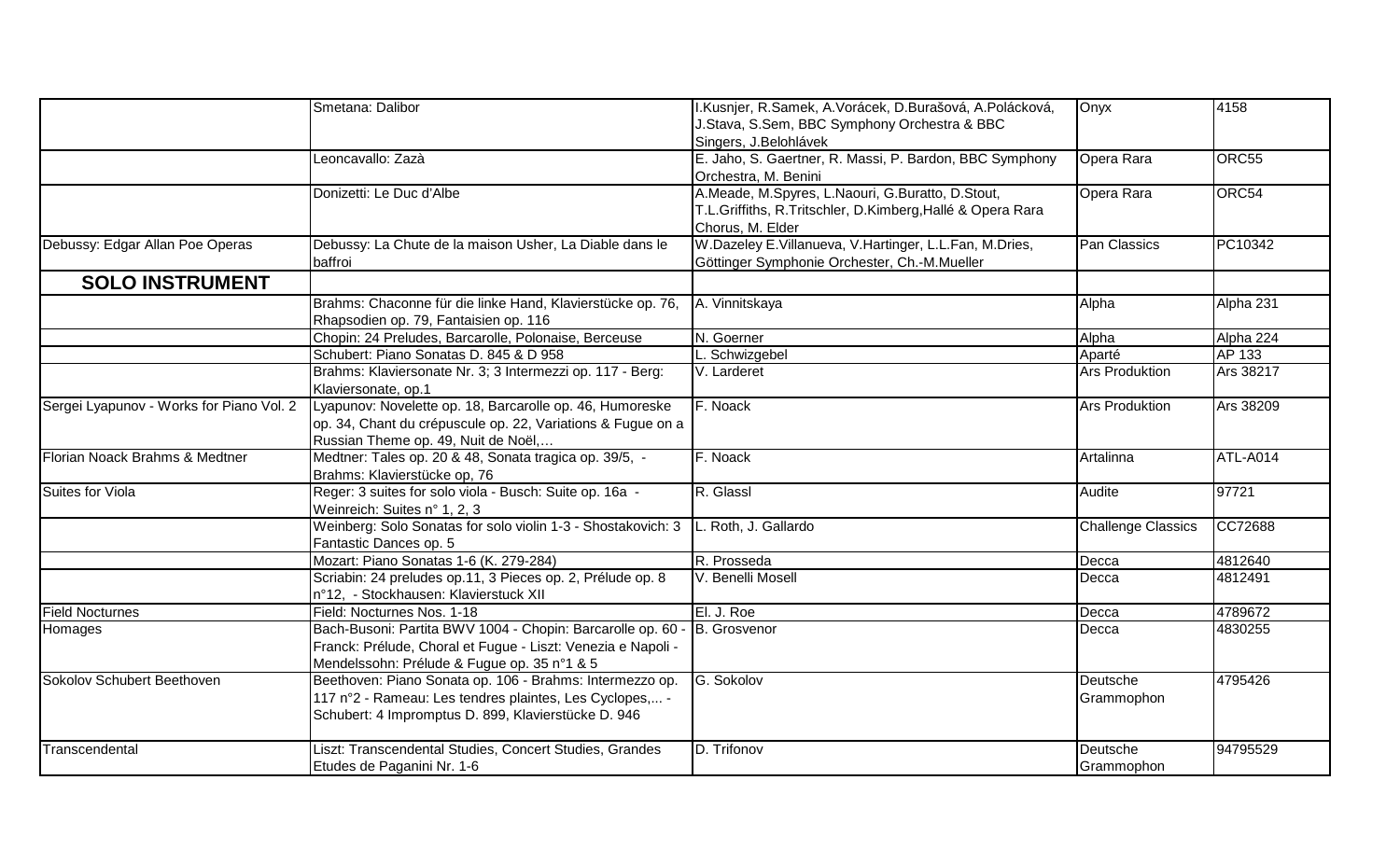|                                                  | Chopin: Etudes op. 25, Fantaisie op. 49 - Szymanowski:                              | S. Nehring                                | <b>Dux</b>               | 1198          |
|--------------------------------------------------|-------------------------------------------------------------------------------------|-------------------------------------------|--------------------------|---------------|
|                                                  | Variations op. 3 - Mykietyn: Cztery Preludia na Fortepian                           |                                           |                          |               |
| Special Edition 70th Anniversary                 | Schubert: Last 8 Piano Sonatas                                                      | E. Leonskaja                              | Easonus                  | EAS 29300     |
|                                                  | Ravel: Complete Works for Solo Piano                                                | B. Chamayou                               | Erato                    | 2564602681    |
|                                                  | Haydn: Piano Sonatas Nos. 31, 33, 47, 59                                            | E. Bagaría                                | Eudora                   | EUD-SACD-1601 |
|                                                  | Brahms: Piano Sonatas n°1, 2, 3 (Complete)                                          | F.F. Guy                                  | <b>Evidence Classics</b> | EVCD022       |
| Godowski: The Art of Transcription               | Godowsky: Albeniz - Bach - Chopin - Saint-Saens - Schubert - L. Wagschal            |                                           | <b>Evidence Classics</b> | EVCD026       |
|                                                  | Schumann - Stafford-Smith - Strauss                                                 |                                           |                          |               |
|                                                  | Tchaikovsky: The Seasons op. 37 - Children's Album op. 39                           | E. Bashkirova                             | Gideon Boss              | GB 008        |
|                                                  | Bartok: Mikrokosmos, 15 Hungarian Peasant Songs, Suite                              | C. Tiberghien                             | Hyperion                 | CDA68123      |
|                                                  | op. 14, Out of Doors, Three Burlesques                                              |                                           |                          |               |
|                                                  | Chopin: Fantasy op. 49 - Liszt: Après une lecture du Dante & Y. Avdeeva             |                                           | Mirare                   | <b>MIR301</b> |
|                                                  | Danza sacra e duetto finale d'Aïda - Mozart: Piano Sonata                           |                                           |                          |               |
|                                                  | No. 6 -                                                                             |                                           |                          |               |
|                                                  | Liszt: Transcendental Studies Nos. 1-12                                             | K. Gerstein                               | <b>Myrios</b>            | <b>MYR019</b> |
| Personae                                         | Chopin: Sonata No. 2 - Eliasson: Disegno 2 for Piano -                              | <b>B.</b> Levin                           | Navona Records           | NV 6016       |
|                                                  | Schumann: Davidsbündlertänze                                                        |                                           |                          |               |
|                                                  | Brahms: Piano Sonata No. 3, Variations on a Theme by                                | G. Carcano                                | Oehms Classics           | OC1850        |
|                                                  | Robert Schumann op. 9, Scherzo op. 4                                                |                                           |                          |               |
|                                                  | Schumann: Fantasie op. 17 - Stravinsky: Three Movements                             | C. Park                                   | Oehms Classics           | OC1863        |
|                                                  | from Petrushka - Neuwirth: Marsyas                                                  |                                           |                          |               |
|                                                  | Chopin: Piano Sonatas Nr. 1 - 3                                                     | J. Moog                                   | Onyx                     | 4152          |
| Kaleidoscope                                     | Mussorgsky: Pictures at an exhibition - Ravel: La Valse -                           | K. Buniatishvili                          | Sony Classical           | 88875170032   |
|                                                  | Strawinsky: Three Movements from Petrushka                                          |                                           |                          |               |
|                                                  | Mozart: Complete Sonatas, Fantasia K. 475                                           | F. Say                                    | <b>Warner Classics</b>   | 2564694206    |
| <b>CHAMBER MUSIC</b>                             |                                                                                     |                                           |                          |               |
| Concert Centenaire Vol. 3                        | Fauré: Sonatas for Violin and Piano n°1 & 2                                         | J. Ingolfsson, V. Stoupel                 | Accentus                 | ACC 303713    |
|                                                  | Mozart: String Quartets K 428 & 465, Divertimento K 136                             | Quatuor van Kuijk                         | Alpha                    | 246           |
|                                                  | Godard: Violin Sonatas 1-4                                                          | N. Dautricourt, D. Ciocarlie              | Aparté                   | AP124         |
| Beethoven: Complete String Quartets<br>Volume VI | Beethoven: String Quartet op. 18 n° 5 et op. 130                                    | Quartetto di Cremona                      | Audite                   | 92685         |
| Prokofiev Works for Violin and Piano             | Prokofiev: Violin Sonatas 1 & 2, 5 Melodies op. 35b                                 | F. Pietsch, D. Eisinger                   | Audite                   | 97722         |
|                                                  | Ravel: Dances and Fairy Tales (Le tombeau de Couperin,                              | Joint Venture Percussion Duo              | <b>BIS</b>               | 9054          |
|                                                  | Pavane pour une infante défunte, Ma mère l'oye,                                     |                                           |                          |               |
|                                                  | Glazunov: String Quintet op. 39 - Taneyev: String Quintet op.                       | Gringolts Quartet, C. Poltéra             | <b>BIS</b>               | 2177          |
|                                                  | 14                                                                                  |                                           |                          |               |
| Hungarica                                        | Kodály: Duo op. 7 - Rózsa: Sonata for violin solo op. 40,<br>Sonata for two violins | S. Krzeszowiec, B. Niziol, A. Krzeszowiec | <b>CD</b> Accord         | <b>ACD226</b> |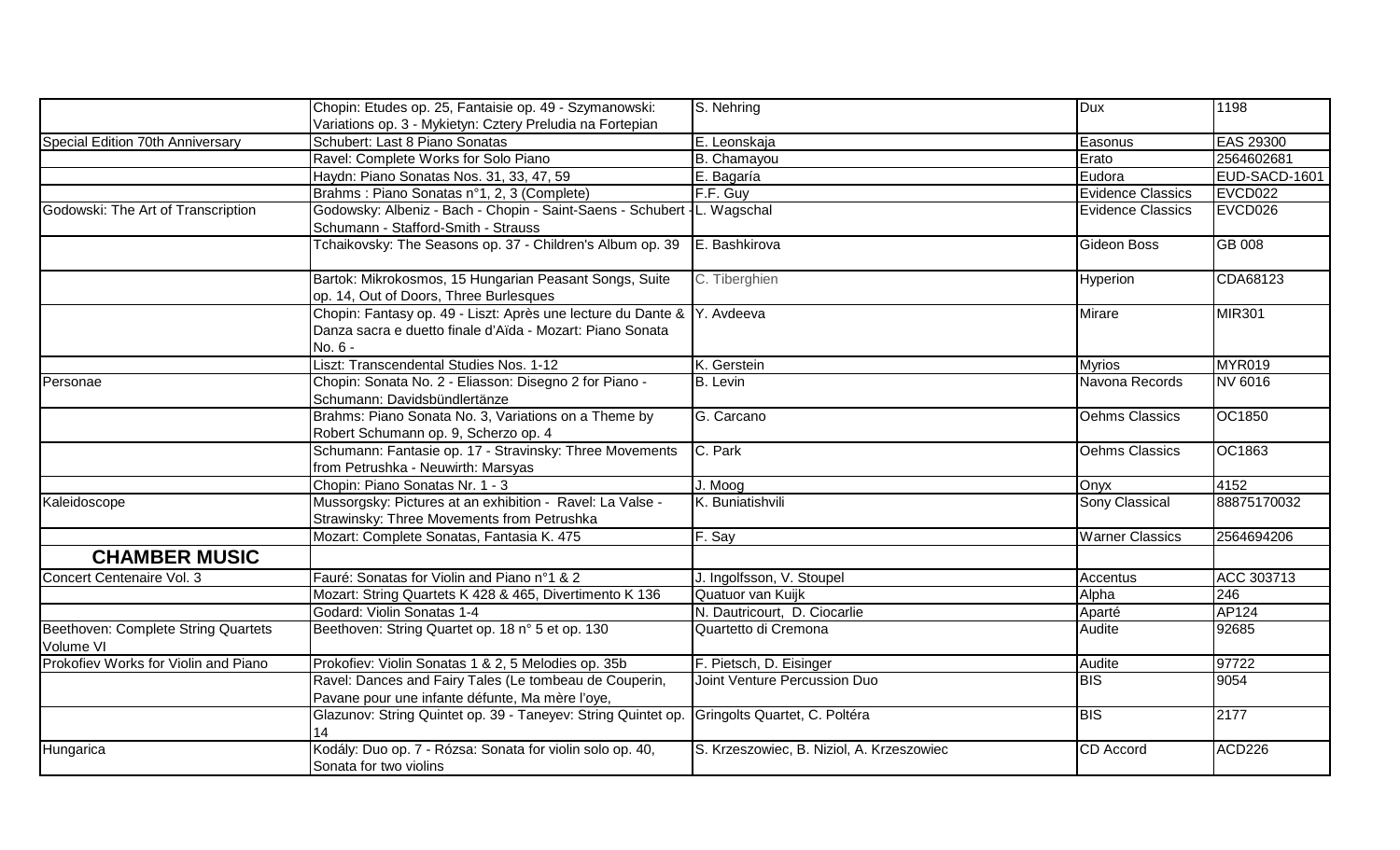|                                       | N. von Hannenheim: Works for Viola & Piano                                                                  | A.-C. Soanea I. Kamenz. A. Pizaru                                | <b>Challenge Classics</b> | CC72734          |
|---------------------------------------|-------------------------------------------------------------------------------------------------------------|------------------------------------------------------------------|---------------------------|------------------|
|                                       | Haydn: String quartets op. 76                                                                               | Doric string quartet                                             | Chandos                   | CHAN10886        |
|                                       | Poulenc - Fauré - Komitas                                                                                   | A. Siranossian, Th. Fouchenneret                                 | Claves                    | 501604           |
|                                       | Bartók: 44 Duos for Two Violins                                                                             | D. Nemtanu, S. Nemtanu                                           | Decca                     | 4788959          |
|                                       | Martinu: Sonatina for Two Violins & Piano H.198 - Milhaud:                                                  | Trio Koch                                                        | Etcetera                  | <b>KTC1543</b>   |
|                                       | Sonata for Two Violins & Piano - Moszkowski: Sonata for                                                     |                                                                  |                           |                  |
|                                       | Two Violins & Piano op. 71                                                                                  |                                                                  |                           |                  |
| Loco                                  | Gardel: Por Una Cabeza - Groban: The Wandering Kind -                                                       | The Wave Quartet                                                 | Genuin                    | GEN16403         |
|                                       | Piazzolla: La Muerte del Angel, Prologue (Tango                                                             |                                                                  |                           |                  |
|                                       | Apasionado), Tanguedia, Milonga del angel, Libertango,                                                      |                                                                  |                           |                  |
|                                       | Oblivion - Sanchez & Quintero: Tamacun, Juan Loco -                                                         |                                                                  |                           |                  |
|                                       | Reentko: Danza non danza ;                                                                                  |                                                                  |                           |                  |
| European Brass Ensemble: In Residence | Bernstein, Bizet, Morrison, Prokofiev, Wagner                                                               | J.Morrison, European Brass Ensemble, T.Clamor                    | <b>Genuin</b>             | <b>GEN16427</b>  |
|                                       |                                                                                                             |                                                                  |                           |                  |
|                                       | Shostakovich: Violin Sonata op. 134, Viola Sonata op. 147                                                   | Duo TschoppBovino (M. Tschopp, R. Bovino)                        | Genuin                    | <b>GEN 16428</b> |
|                                       |                                                                                                             |                                                                  |                           |                  |
|                                       | Granados & Turina: Piano Quintets                                                                           | Javier Perianes - Cuarteto Quiroga                               | Harmonia Mundi            | HMC902226        |
|                                       | Schubert: Piano Trios op. 99 & 100                                                                          | A. Staier, D. Sepec, R. Dieltiens                                | Harmonia Mundi            | HMC902233.34     |
| Impulse                               | Lutoslawski, Mozart, Ligeti, Ravel, Gershwin                                                                | Víctor del Valle & Luis del Valle                                | <b>IBS</b> Classical      | <b>IBS-72015</b> |
| Réminiscences                         | Franck - Debussy - Ysaÿe - Duparc                                                                           | C. Thomas, J. Libeer                                             | La Dolce Volta            | LDV29            |
|                                       | Brahms: Cello Sonatas op. 38, 78, 99                                                                        | A. Kniazev, A. Korobeinikov                                      | Mirare                    | <b>MIR 270</b>   |
|                                       | Mozart: String Quartets K. 387 & K. 458                                                                     | <b>Hagen Quartet</b>                                             | <b>Myrios</b>             | <b>MYR017</b>    |
| <b>Twentieth Century Duos</b>         | Korngold: Much Ado about Nothing op. 11, Die tote Stadt op.                                                 | Y. Bekker, A. Armstrong                                          | Navona Records            | <b>NV6046</b>    |
|                                       | 12 (exc.), Copland: Violin Sonata, , Two Pieces for Violin and                                              |                                                                  |                           |                  |
|                                       | Piano                                                                                                       |                                                                  |                           |                  |
|                                       | Nowakowski: Piano Quintet op. 17 - Krogulski: Piano Octet                                                   | N. Goerner, L. Neudauer, E. Kulibaev, K. Budnik-Gałazka, M. NIFC |                           | NIFCCD105        |
|                                       | op. 6                                                                                                       | Zdunik, S. Rozlach, J. Krzeszowiec, R. Soroka                    |                           |                  |
|                                       | Brahms: Violin Sonatas Nos 1-3, Sonatensatz WoO 2                                                           | C. Tetzlaff, L. Vogt                                             | Ondine                    | ODE12842         |
| Duo Sessions : Julia Fischer & Daniel | Halvorsen: Passacaglia - Kodaly: Duo op. 7 - Ravel: Sonate - J. Fischer, D. Müller-Schott                   |                                                                  | Orfeo                     | C902161A         |
| Müller-Schott                         | Schulhoff: Duo                                                                                              |                                                                  |                           |                  |
| 8 Jahreszeiten                        | Vivaldi: Le quattro stagioni - Piazzolla: Cuatro estaciones                                                 | L. Migdal, Deutsches Kammerorchester Berlin                      | Solo Musica               | <b>SM 235</b>    |
|                                       | portenas                                                                                                    |                                                                  |                           |                  |
| Mozart with Friends                   | Mozart: Klarinettentrio K. 498 (Kegelstatt), Violasonaten K.14 N. Mönkemeyer, J. Fischer, S. Meyer, W. Youn |                                                                  | Sony Classical            | 88985305412      |
|                                       | & 30, Duo K. 23 für Violine & Viola etc.                                                                    |                                                                  |                           |                  |
|                                       | <b>Mozart: Complete String Quintets</b>                                                                     | Auryn Quartett, N. Imai                                          | Tacet                     | 0217-0           |
|                                       | Prokofiev: Overture on Hebraic Themes op. 34, Quintet op.                                                   | Ludwig Chamber Players & Friends                                 | Tacet                     | 222              |
|                                       | 39, Visions fugitives op. 22, Sonata op. 134, Sonata op. 115,                                               |                                                                  |                           |                  |
|                                       | Humoreske Scherzo op. 12                                                                                    |                                                                  |                           |                  |
|                                       | Krommer: Flute Quartets op. 90, 92, 93                                                                      | A. Blau, C. Streuli, U. Knorzer, D. Riniker                      | Tudor                     | 7199             |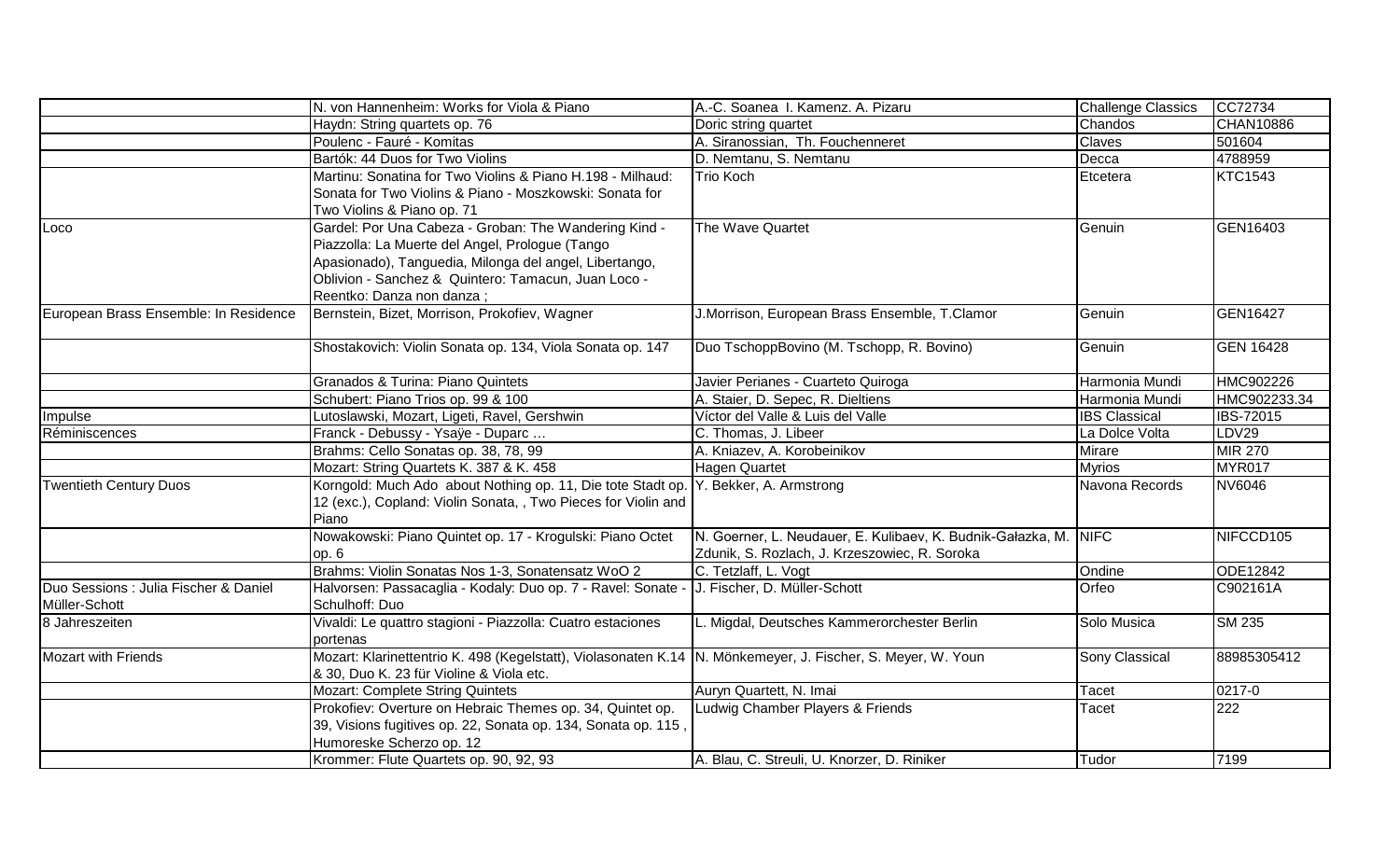|                                              | Scharwenka: Violinsonaten op. 110 & op. 114, Suite für<br>Violine und Klavier op. 99                                                                             | N. Prishepenko, O. Triendl                                                                              | Tyxart                    | <b>TXA16075</b> |
|----------------------------------------------|------------------------------------------------------------------------------------------------------------------------------------------------------------------|---------------------------------------------------------------------------------------------------------|---------------------------|-----------------|
|                                              | Schumann: Violin Sonata n°1, Brahms: Sonatensatz in C<br>Minor - Bach: Sonata for violin and harpsichord BWV 1017                                                | M. Argerich, I. Perlman                                                                                 | <b>Warner Classics</b>    | 9029593789      |
| <b>CONCERTOS</b>                             |                                                                                                                                                                  |                                                                                                         |                           |                 |
| Schumann: Complete Symphonic Works<br>Vol. 4 | Schumann: Violin Concerto, Piano Concerto                                                                                                                        | P. Kopatchinskaja, D. Várjon, WDR Sinfonieorchester Köln,<br>H. Holliger                                | Audite                    | 97717           |
|                                              | Khachaturian: Flute Concerto - Rautavaara: Flute Concerto                                                                                                        | Sh. Bezaly, Sao Paolo Symphony, E. A. Diemecke; Lahti<br>Symphony, D. Slobodeniouk                      | <b>BIS</b>                | 1849            |
|                                              | Shostakovich: Violin Concerto No. 2 - Tchaikovsky: Violin<br>Concerto                                                                                            | L. Roth, London Symphony Orchestra, Th. Sanderling                                                      | <b>Challenge Classics</b> | CC72689         |
|                                              | Ginastera - Debuss - Boieldieu: Harp Concertos                                                                                                                   | A. Gaudemard, Orchestre de l'Opéra de Rouen Normandie,<br>L. Hussain                                    | Claves                    | 50-1613         |
|                                              | Bartok: Violin Concerto No. 1, Brahms: Violin Concerto                                                                                                           | J. Jansen, Orchestra dell Academia Nazionale di Santa<br>Cecilia, London Symphony Orchestra, A. Pappano | Decca                     | 478 8412        |
| Concertos for Double Bass                    | Vanhal - Dittersdorf - Bottesini                                                                                                                                 | Ö. Rácz, Franz Liszt Chamber Orchestra                                                                  | Deutsche<br>Grammophon    | 4812314         |
|                                              | Mendelssohn: Violin Concerto op. 64 - Schumann: Violin<br>Concerto WoO 234                                                                                       | C. Widmann, Chamber Orchestra of Europe                                                                 | <b>ECM Records</b>        | 4812635         |
|                                              | Mozart: Violin Concertos Nr 2 & 5, Sinfonia concertante                                                                                                          | F.P. Zimmermann, A. Tamestit, Kammerorchester des BR,<br>R. Szulc                                       | Hänssler Classic          | <b>HC15042</b>  |
| <b>Mozart Concertos</b>                      | Mozart K413, K 414, K 415                                                                                                                                        | Freiburg Baroque Orchestra, K. Bezuidenhout                                                             | Harmonia Mundi            | HMC 902218      |
|                                              | Beethoven: Piano Concertos Nos. 1-5                                                                                                                              | D.Várjon, Concerto Budapest, A.Keller                                                                   | Hungaroton                | HCD32757-59     |
| The Romantic Cello Concertos Vol. 7          | Fitzenhagen: Cello Concertos op. 2, op. 4, Ballade<br>Concertstück op. 10, Resignation Ein geistliches Lied ohne<br>Worte op. 8 - Tchaikovsky: Rococo Variations | A. Gerhardt, Deutsches Symphonie-Orchester Berlin,<br>S.Blunier                                         | Hyperion                  | CDA68063        |
| The Romantic Violin Concerto Vol. 20         | Stojowski: Violin Concerto; Romanze op. 20 - Wieniawski:<br>Fantaisie brillante sur des motifs de l'opéra Faust de Gounod                                        | B. Niziol, BBC Scottish Symphony Orchestra, L. Borowicz                                                 | Hyperion                  | CDA68102        |
| The Romantic Piano Concerto Vol. 67          | Różycki: Ballade op. 18 - Piano Concertos Nos. 1-2                                                                                                               | J. Plowright, BBC Scottish Symphony Orchestra, L.Borowicz                                               | Hyperion                  | CDA68066        |
|                                              | Elgar & Walton - Cello Concertos                                                                                                                                 | St. Isserlis, Philharmonia Orchestra, P. Järvi                                                          | Hyperion                  | CDA68077        |
|                                              | Lalo: Symphonie espagnole - Manén: Violin Concerto No. 1                                                                                                         | T. Yang, Barcelona Symphony & Catalonia National<br>Orchestra, D. Ang                                   | <b>Naxos</b>              | 8.573067        |
| <b>Polish Violin Concertos</b>               | Panufnik: Violin Concerto - Tansman: Pieces for Violin and<br>Orchestra - Spisak: Andante and Allegro - Bacewicz: Violin<br>Conerto No. 1                        | P. Plawner, Kammersymphonie Berlin, J.Bruns                                                             | <b>Naxos</b>              | 8.573496        |
|                                              | Mozart: Piano Concertos Nos. 17 & 27                                                                                                                             | S.-M. Vetter, Hamburger Symphoniker, P.Ruzicka                                                          | Oehms Classics            | OC 1849         |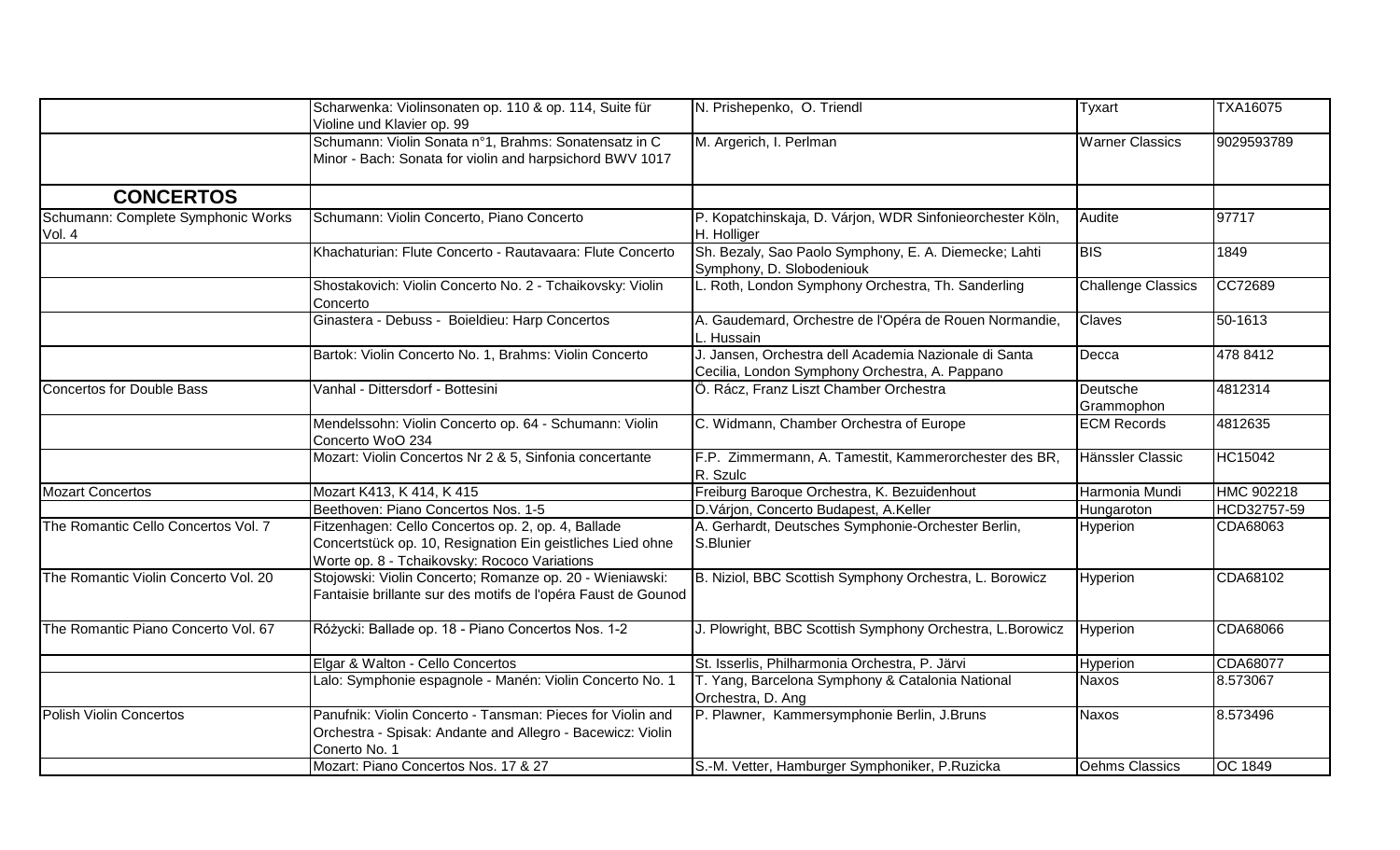|                                 | Prokofiev: Piano Concertos Nos. 1 & 2                                                           | A. Shelest, Janácek Philharmonic Orchestra, N. Muus                          | <b>Sorel Classics</b>    | 888295406598      |
|---------------------------------|-------------------------------------------------------------------------------------------------|------------------------------------------------------------------------------|--------------------------|-------------------|
|                                 | Korngold: Violin Concerto, Britten: Violin Concerto                                             | V. Frang, Frankfurt Radio Symphony, J. Gaffigan                              | <b>Warner Classics</b>   | 082564 6009213    |
|                                 | Prokofiev: Piano Concerto No 2, Tchaikovsky: Piano                                              | B. Rana, Orchestra dell'Academia Nazionale Santa Cecilia, A. Warner Classics |                          | 825646009091      |
|                                 | Concerto No. 1                                                                                  | Pappano                                                                      |                          |                   |
| <b>SYMPHONIC</b>                |                                                                                                 |                                                                              |                          |                   |
| Reflections                     | Britten: Variations on a Theme of Frank Bridge - Vaughan                                        | TrondheimSolistene, O. Gimse, G.I. Lotsberg                                  | 2L                       | 125SABD           |
|                                 | Williams: Fantasia on a Theme by Thomas Tallis -                                                |                                                                              |                          |                   |
|                                 | Stravinsky: Apollon Musagète                                                                    |                                                                              |                          |                   |
|                                 | Szymanowski: Symphony No. 2 - Lutoslawski: Livre pour                                           | Polish National Radio Orchestra, A. Liebreich                                | <b>Accentus Music</b>    | ACC30349          |
|                                 | Orchestre, Musique funèbre à la mémoire de Bela Bartok                                          |                                                                              |                          |                   |
|                                 | Lutoslawski: Concerto for Orchestra, Little Suite, Symphony                                     | NDR Sinfonieorchester, K. Urbanski                                           | Alpha                    | 232               |
|                                 | No. 4                                                                                           |                                                                              |                          |                   |
| Solo e pensoso                  | Haydn: Symphonies no 42, 64 & 4, overture L'Isola disabitata, Il Giardino Armonico, G. Antonini |                                                                              | Alpha                    | 672               |
|                                 | aria Solo e pensoso                                                                             |                                                                              |                          |                   |
| Claudio Abbado The last Concert | Mendelssohn: Ein Sommernachtstraum - Berlioz:                                                   | D. York, S. Doufexis, Damen des Chors des Bayerischen                        | <b>Berliner</b>          | BPHR160081        |
|                                 | Symphonie fantastique op. 14                                                                    | Rundfunks, C. Abbado                                                         | Philharmoniker           |                   |
|                                 | Beethoven: Symphonies Nos. 1-9                                                                  | Berliner Philharmoniker, S. Rattle                                           | Berliner                 | <b>BPHR160091</b> |
|                                 |                                                                                                 |                                                                              | Philharmoniker           |                   |
|                                 | Sibelius: Symphonies Nos. 3, 6, 7                                                               | Minnesota Orchestra, O. Vänskä                                               | <b>BIS</b>               | 2006              |
|                                 | Sibelius: Symphony No. 2, Finlandia, Karelia                                                    | Symphonieorchester des Bayerischen Rundfunks, M.                             | <b>BR-Klassik</b>        | 900144            |
|                                 |                                                                                                 | Jansons                                                                      |                          |                   |
|                                 | Schumann: Symphonien Nr 4 & 2, Genoveva-Ouvertüre                                               | cappella aquileia, M. Bosch                                                  | <b>Coviello Classics</b> | <b>COV 91621</b>  |
| Haydn Symphonies                | Haydn: Symphonies Nos. 78-81                                                                    | Accademia Bizantina, O. Dantone                                              | Decca                    | 478 8837          |
|                                 | Elgar: Symphony no. 1                                                                           | Staatskapelle Berlin, D. Barenboim                                           | Decca                    | 478 9353          |
|                                 | Shostakovich: Symphonies No. 5, 8, 9 - Hamlet-Suite                                             | Boston Symphony Orchestra, A. Nelsons                                        | Deutsche                 | 4795201-2         |
|                                 |                                                                                                 |                                                                              | Grammophon               |                   |
|                                 | C. P. E. Bach: Symphonies Wq 183, Sonatas Wq 184                                                | Ensemble Resonanz, R. Minasi                                                 | Es-Dur                   | ES 2070           |
|                                 | R. Strauss: Eine Alpensinfonie                                                                  | Goeteborg Symphony Orchestra, K. Nagano                                      | <b>Farao Classics</b>    | B 108091          |
|                                 | Mendelssohn: Symphonies Nos. 3 & 4                                                              | Freiburger Barockorchester, P. Heras-Casado                                  | Harmonia Mundi           | HMC902228         |
|                                 | Elgar: Symphonie n°1 op. 55, In the South                                                       | Orchestra dell'Accademia di Santa Cecilia, A. Pappano                        | <b>ICA Classics</b>      | <b>ICAC 5138</b>  |
|                                 | Prokofiev: Romeo & Juliet op. 64                                                                | Oslo Philharmonic, V. Petrenko                                               | <b>LAWO Classics</b>     | <b>LWC1105</b>    |
|                                 | Rachmaninov: Symphony No. 1 - Balakirev: Tamara                                                 | London Symphony Orchestra, V. Gergiev                                        | <b>LSO Live</b>          | LSO0784           |
|                                 | Mendelssohn: Symphonies No. 1 & No. 4                                                           | London Symphony Orchestra, J. E. Gardiner                                    | <b>LSO Live</b>          | LSO0769           |
|                                 | Scriabin: Symphonies Nos. 1 & 2                                                                 | E.Sergeeva, A.Timchenko, London Symphony                                     | <b>LSO Live</b>          | LSO0770           |
|                                 |                                                                                                 | Orchestra & London Symphony Chorus, V. Gergiev                               |                          |                   |
|                                 | Berlioz: Roméo et Juliette                                                                      | O.Borodina, K.Tarver, E.Nikitin, London Symphony                             | <b>LSO Live</b>          | LSO0762           |
|                                 |                                                                                                 | Orchestra, London Symphony Chorus & Guildhall School                         |                          |                   |
|                                 |                                                                                                 | Singers, V.Gergiev                                                           |                          |                   |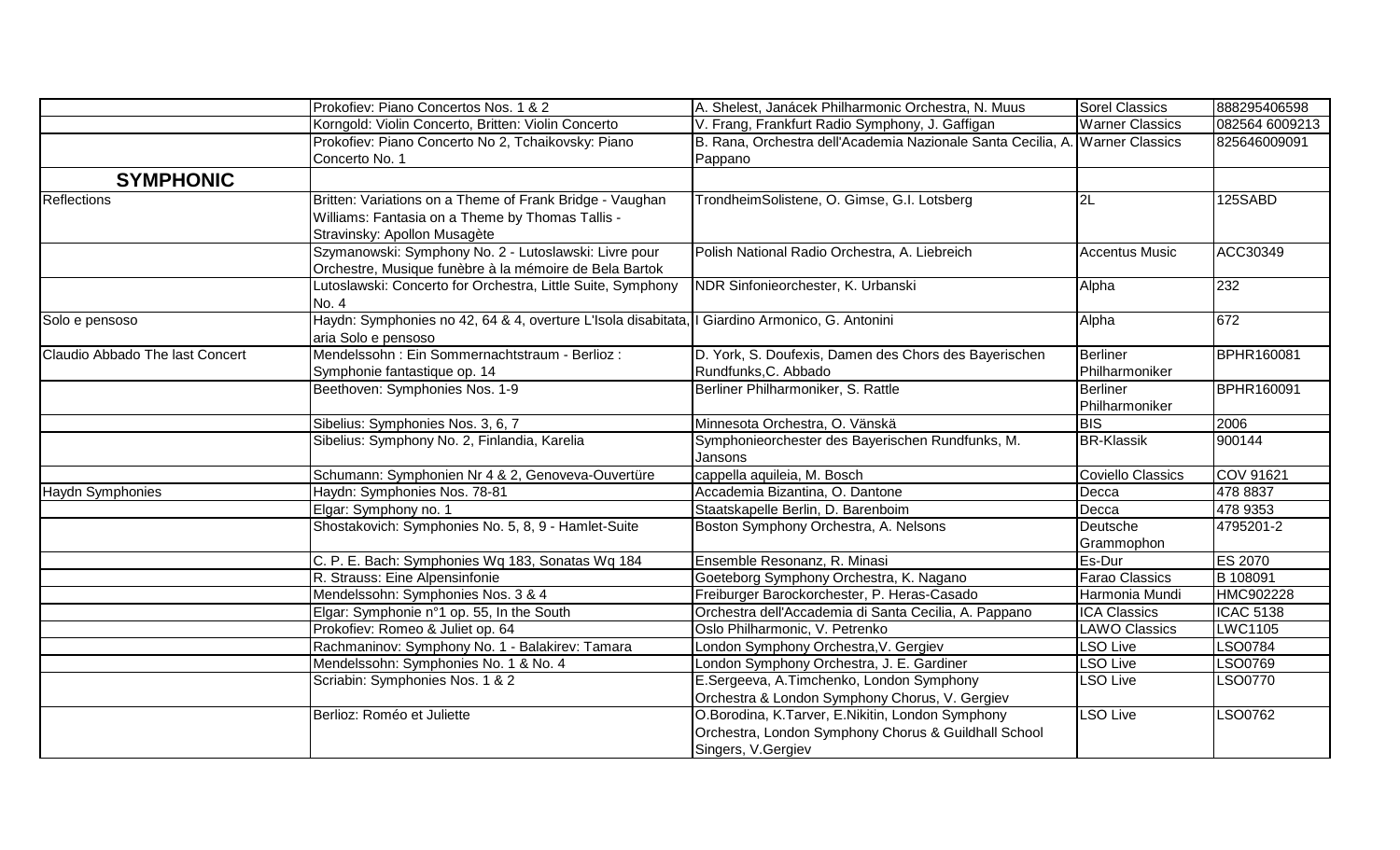|                                       | Prokofiev: Sinfonias No., 4, 6 & 7 / Piano Concertos. No. 4 & Alexei Volodin & Sergei Babayan - Mariinski Orchestra                                     |                                                    | Mariinsky               | <b>MAR0577</b>    |
|---------------------------------------|---------------------------------------------------------------------------------------------------------------------------------------------------------|----------------------------------------------------|-------------------------|-------------------|
| Maurice Ravel: Orchestral Works Vol.3 | Mussorgsky / Ravel: Pictures at an exhibition - Chabrier /<br>Ravel: Menuet pompeux - Debussy / Ravel: Sarabande;<br>Danse - Schumann / Ravel: Carnaval | Orchestre National de Lyon, L. Slatkin             | <b>Naxos</b>            | 8.573124          |
|                                       | Sibelius: Scaramouche op. 71                                                                                                                            | Turku Philharmonic Orchestra, L.Segerstam          | Naxos                   | 8.573511          |
|                                       | Tchaikovsky: Nutcracker - Stravinsky: Divertimento (Le<br>Baiser de la Fée)                                                                             | Gürzenich-Orchester Köln, D. Kitajenko             | Oehms Classics          | <b>OC448</b>      |
|                                       | R. Strauss: Eine Alpensinfonie                                                                                                                          | Frankfurter Opern- und Museumsorchester, S. Weigle | Oehms Classics          | OC891             |
|                                       | Wagner: Overtures, Preludes and Orchestral Excerpts                                                                                                     | Rundfunk-Sinfonieorchester Berlin, M. Janowski     | Pentatone               | <b>PTC5186551</b> |
| A. Bruckner                           | Bruckner: Symphony No. 8                                                                                                                                | WDR Symphony Orchestra, J.P. Saraste               | Profil                  | PH 16061          |
|                                       | Berlioz: Symphonie fantastique                                                                                                                          | Royal Concertgebouw Orchestra, D. Gatti            | <b>RCO</b>              | 16006             |
|                                       | Tchaikovsky: Symphonie No. 6 - Dvorak: Rusalka-Suite                                                                                                    | Pittsburgh Symphony Orchestra, M. Honeck           | Reference<br>Recordings | FR-720SACD        |
|                                       | Debussy: Images, Jeux, La plus que lentre                                                                                                               | San Francisco Symphony, M. T. Thomas               | <b>SFS Media</b>        | 821936-0069-2     |
|                                       | Bartok: The Miraculous mandarin, Dance suite                                                                                                            | Philharmonia Orchestra, E.P. Salonen               | Signum Classics         | SIGCD466          |
|                                       | Beethoven: Symphonies No. 4 & 5                                                                                                                         | Concentus Musicus Wien, N. Harnoncourt             | <b>Sony Classical</b>   | 888751 36452      |
|                                       | Gluck, Mozart, Weber : Overtures                                                                                                                        | Bamberger Symphoniker, K.H. Steffens               | Tudor                   | 7195              |

| <b>CONTEMPORARY</b>          |                                                                                                                    |                                                                                                 |                        |              |
|------------------------------|--------------------------------------------------------------------------------------------------------------------|-------------------------------------------------------------------------------------------------|------------------------|--------------|
|                              | Berlioz / Lavandier Symphonie fantastique                                                                          | Le Balcon, Académie de musique de Rue Tonton a faim, M.<br>Pascal                               | Alpha                  | 539          |
|                              | Eötvös: DoReMi, Concerto grosso pour violoncelle, Speaking Midori, J.G. Queyras, M. Grubinger, Orchestre<br>IDrums | Philharmonique de Radio-France, P. Eötvös                                                       | Alpha                  | 208          |
|                              | Rihm: Lieder nach Goethe und Schiller                                                                              | H. C. Begemann, T. Seyboldt                                                                     | bastille musique       | bm002        |
|                              | Bates: Anthology of Fantastic Zoology                                                                              | Chicago Symphony Orchestra, R. Muti                                                             | CSO Resound            | Digital only |
|                              | Norgard: Symphonies Nos. 2 & 6                                                                                     | Oslo Philharmonic Orchestra, J. Storgards                                                       | Da Capo                | 6220645      |
| <b>Contemporary Clarinet</b> | Boulez - Fedele - Ferneyhough - Kurtág - Scelsi -<br>Stockhausen - Stroppa                                         | M. Marelli, New Music Orchestra, S. Bywalec                                                     | Decca                  | 481 2772     |
| Pour sortir au jour          | Connesson: Flammenschrift - E chiaro nella valle il fiume<br>appare - Malsenitsa - Pour Sortir au Jour             | M. Dufour, Brussels Philharmonic, S. Denève                                                     | Deutsche<br>Grammophon | 4812711      |
|                              | Penderecki: Concertos for Wind Instruments and Orchestra                                                           | K. Javurkova, A. Krupa, A. Kielar-Dlugosz, Polska Orkiestra<br>Sinfonia Iuventus, K. Penderecki | <b>Dux</b>             | 1274         |
|                              | Ades: Arcadiana - Norgard: Quartetto Breve - Abrahamsen:<br>10 Preludes                                            | Danish String Quartet                                                                           | <b>ECM Records</b>     | 4812385      |
| Frode Haltli - Air           | Abrahamsen: Three Little Nocturnes - Sorensen: It is Pain<br>Flowing Down Slowly on a White Wall                   | F. Haltli, Arditti Quartet, Trondheim Soloists                                                  | <b>ECM Records</b>     | 4812802      |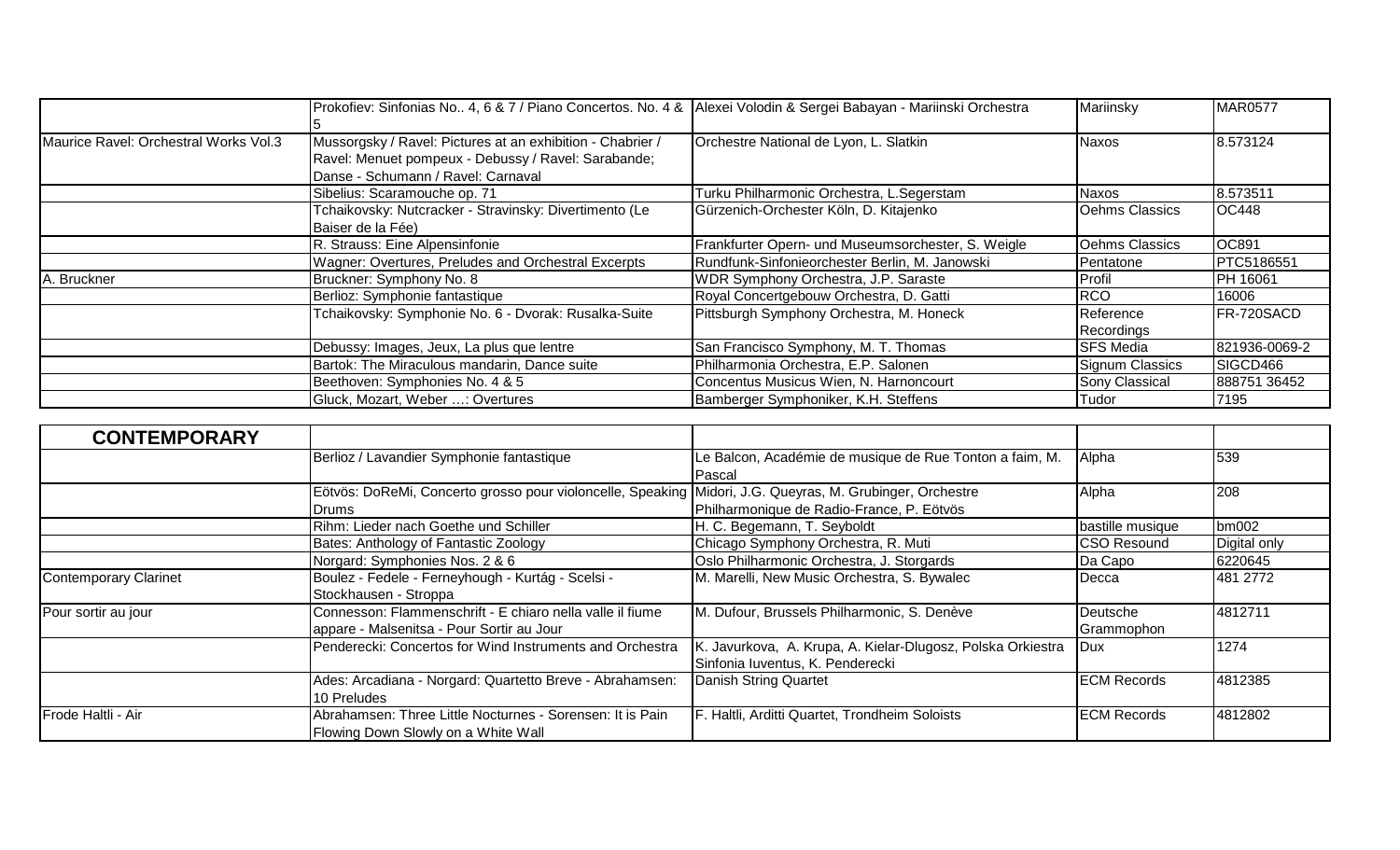|                                               | Rihm: Poem of the Painter - Dusapin: Ascent - Mantovani:<br>Jeux d'eau                                                                                                                   | R. Capuçon, Wiener Symphoniker, Orchestre Philharmonique Erato<br>de Radio France, Orchestre de l'Opéra National, P. Jordan,<br>M. Chung                                                                                   |                        | 825646 026876  |
|-----------------------------------------------|------------------------------------------------------------------------------------------------------------------------------------------------------------------------------------------|----------------------------------------------------------------------------------------------------------------------------------------------------------------------------------------------------------------------------|------------------------|----------------|
| Karmanov: Innerlichkeit                       | Karmanov: The City I Love and Hate, Past Perfect,<br>Innerlichkeit                                                                                                                       | A.Liubimov & instrumental ensemble                                                                                                                                                                                         | FancyMusic             | FANCY077       |
| Glassworlds, Vol. 3                           | Glass: A secret solo - Metamorphosis I-V - Olympian - Piano   N. Horvath<br>Sonatina No. 2 - The late, great Johnny Ace (Coda) - Trilogy<br>Sonata - Two Pages                           |                                                                                                                                                                                                                            | <b>Grand Piano</b>     | GP691          |
| Glassworlds, Vol. 4                           | Glass: Modern Love Waltz - Music in Fifths - Notes On A<br>Scandal - The Hours                                                                                                           | N. Horvath                                                                                                                                                                                                                 | <b>Grand Piano</b>     | GP692          |
|                                               | Reich: Double Sextet - Radio Rewrite                                                                                                                                                     | Ensemble Signal, B. Lubman                                                                                                                                                                                                 | Harmonia Mundi         | HMU907671      |
|                                               | Beffa: Concerto for trumpet and strings, Eloge de l'ombre for<br>for flute, viola and harp, Subway for trumpet and piano,<br><b>Fireworks for Saxophone Quartet</b>                      | Orchestre à cordes de la Garde Républicaine, E.Aubier,<br>harp, Blow up for piano and wind quartet, Paysages d'ombres S.Billard, Ensemble Initium, M-P. Langlamet, L. Wagschal, V.<br>Lucas, L. Berthaud, Quatuor Fourneau | Indésens               | INDE082        |
|                                               | <b>Bacri: Les Quatre Saisons</b>                                                                                                                                                         | F. Leleux, V. Sokolov, A. La Marca, S. Van Kuijk, Orchestre<br>Victor Hugo Franche-Comté, J.-F. Verdier                                                                                                                    | Klarthe                | <b>KLA 017</b> |
|                                               | Maxwell Davies - Ebb of Winter, An Orkney Wedding, With<br>Sunrise, Hill Runes                                                                                                           | S. Shibe, Scottish Chamber Orchestra, B.Gernon                                                                                                                                                                             | Linn Records           | CKD534         |
|                                               | Desyatnikov: The Children of Rosenthal                                                                                                                                                   | Soloists, choir and orchestra of the Bolshoi<br>Theatre, A.Vedernikov                                                                                                                                                      | Melodiya               | MELCD1002432   |
|                                               | Sheffer: The Conference of the Birds                                                                                                                                                     | J. DiDonato, Moravian Philharmonic Orchestra, J. Sheffer                                                                                                                                                                   | Navona Records         | B01CUUF4EO     |
|                                               | Corigliano: Symphony No. 1 - Torke: Bright Blue Music -<br>Copland: Appalachian Spring Suite                                                                                             | National Orchestral Institute Philharmonic, D. A. Miller                                                                                                                                                                   | <b>Naxos</b>           | 8.559782       |
|                                               | Wood: Tongues of Fire, Cloud-Polyphonies                                                                                                                                                 | MDR-Rundfunkchor, Ear Massage Percussion Quartet, Yale<br>Percussion Group, J. Wood                                                                                                                                        | <b>NMC</b>             | D 223          |
|                                               | Adams: Scheherazade.2                                                                                                                                                                    | L. Josefowicz, St. Louis Symphony, D. Robertson                                                                                                                                                                            | Nonesuch               | 75597 94351    |
| <b>German &amp; French Recorder Concertos</b> | Zahnhausen - Bollon - Kochan                                                                                                                                                             | M. Petri, Odense Symphony Orchestra, C. Poppen                                                                                                                                                                             | <b>OUR Recordings</b>  | 6.220614       |
|                                               | Bates: The B sides, Liquid interface                                                                                                                                                     | San Francisco Symphony Orchestra, M. Tilson Thomas                                                                                                                                                                         | <b>SFS Media</b>       | O65            |
| <b>Oriental Trumpet Concertos</b>             | Penderecki: Concertino for Trumpet and Orchestra -<br>Khachaturian: A Little Song for Trumpet and Orchestra -<br>Arutiunian: Concerto for Trumpet & Orchestra - Say: Trumpet<br>Concerto | G. Boldoczki, Sinfonietta Cracovia, J. Dybal;                                                                                                                                                                              | Sony Classical         | 88985361092    |
| On the Nature of Thingness                    | P. Chen, N. Davis                                                                                                                                                                        | International Contemporary Ensemble                                                                                                                                                                                        | Starkland              | B01AU0WY4Y     |
| Penderecki conducts Penderecki Vol. I         | Penderecki: Dies illa na 3 solistow, chor i orkiestre (2014),<br>Psalmy Dawida na chor mieszany i perkusje (1958)                                                                        | J. Rusanen, A. Rehlis, N. Didenko, Orkiestra i Chor<br>Filharmonii Narodowej, Warsaw Philharmonic Orchestra &<br>Choir, K. Penderecki                                                                                      | <b>Warner Classics</b> | 2564603939     |
|                                               | Abrahamsen: Let me tell you                                                                                                                                                              | B. Hannigan, Symphonieorchester des Bayerischen<br>Rundfunks, A.Nelsons                                                                                                                                                    | Winter & Winter        | 9102322        |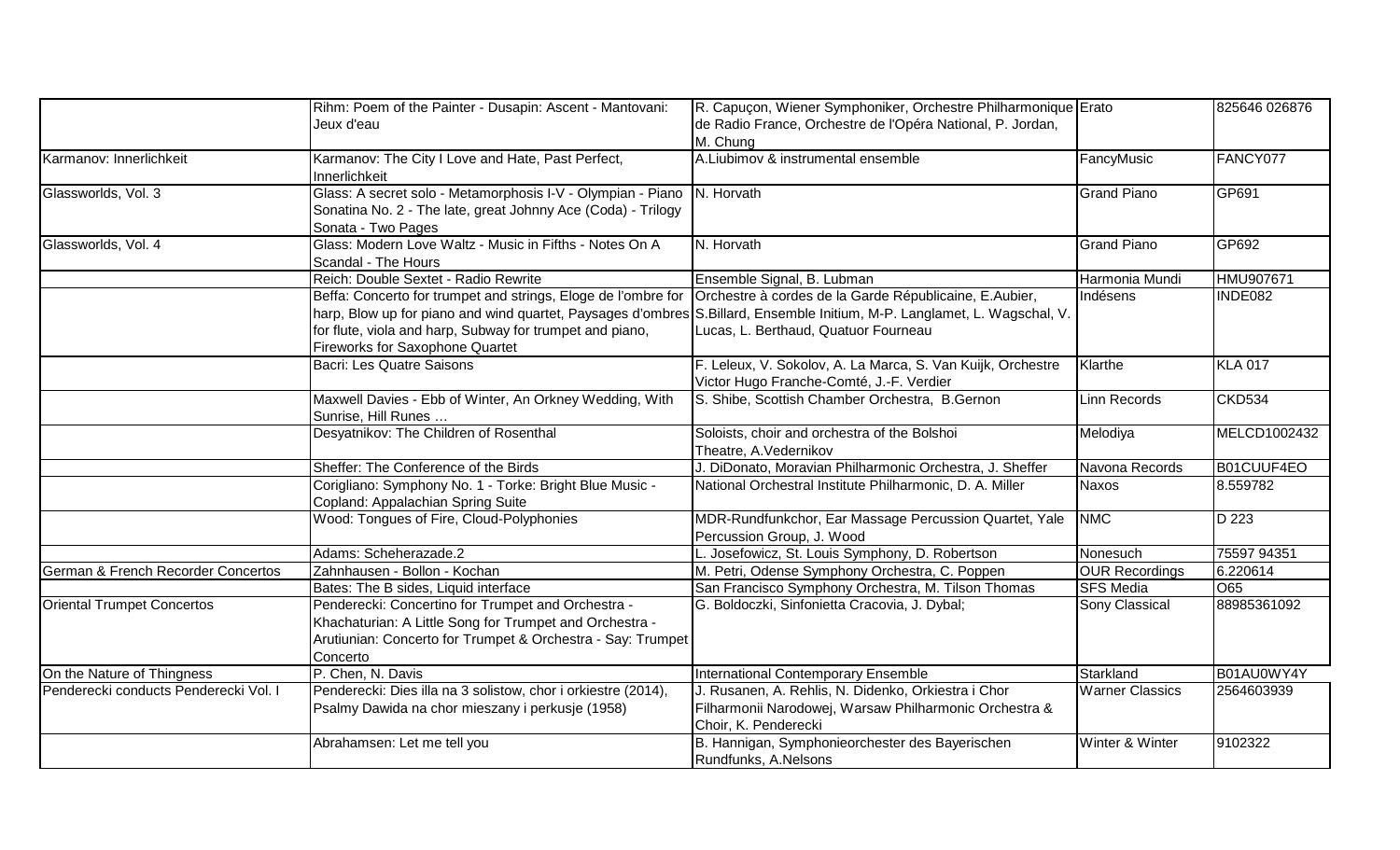| <b>BEST COLLECTION</b>                                                                                               |                                                                                                                                                                                |                                                                                                                                                                                                   |                              |                  |
|----------------------------------------------------------------------------------------------------------------------|--------------------------------------------------------------------------------------------------------------------------------------------------------------------------------|---------------------------------------------------------------------------------------------------------------------------------------------------------------------------------------------------|------------------------------|------------------|
|                                                                                                                      | Szymanowski: Overture op. 12 - Lutoslawski: Cello Concerto, G. Capuçon, Polish National Radio Symphony, A. Liebreich<br>Symphony No. 4                                         |                                                                                                                                                                                                   | <b>Accentus Music</b>        | ACC30388         |
| The Thomas de Hartmann Project                                                                                       | Music for Piano, Voice and Chamber Ensemble                                                                                                                                    | E. Sicroff, N. Lejderman, Cl. McFadden, N. Gabunia, K. Paul, Basta Music<br>J. van Rijn, A. Janssen, Q. van Regetern Altena, I.Geerlings,<br>Amstel Saxophone Quartet, Vocal Quartet El Viento    |                              | 3093472          |
|                                                                                                                      |                                                                                                                                                                                | Prokofiev: Violin Concertos Nos. 1 & 2, Sonata for Solo Violin V. Gluzman, Estonian National Symphony Orchestra, N. Järvi BIS                                                                     |                              | 2142             |
|                                                                                                                      | Dutilleux: Le loup, 3 Sonnets de Jean Cassou, La fille du<br>diable, 4 mélodies, 3 tableaux symphoniques                                                                       | V. Le Texier, Orchestre National des Pays de Loire, Rophé                                                                                                                                         | <b>BIS</b>                   | 1651             |
| Shostakovich: String Quartets Nos. 1-15<br>(complete): CD 6                                                          | Shostakovich: String Quartets Nos. 1-15                                                                                                                                        | <b>Brodsky Quartet</b>                                                                                                                                                                            | Chandos                      | CHAN10917(6)     |
|                                                                                                                      | Shostakovich & Weinberg: Cello Concertos Shostakovich: Cello Concerto No. 1 - Weinberg: Cello<br>Concerto - Lutosławski: Little Suite                                          | N. Altstaedt, Deutsches Symphonie-Orchester Berlin,<br>M.Nesterowicz                                                                                                                              | <b>Channel Classics</b>      | CCS38116         |
|                                                                                                                      | Hindemith: Kleine Kammermusik für fünf Bläser, Blasseptett<br>Blacher: Konzertstück für Bläserquintett und Streicher -<br>Genzmer: Bläserquintett - Eisler: Divertimento op. 4 | Hindemith Quintett, Münchner Kammerorchester, A.Liebreich Coviello Classics                                                                                                                       |                              | COV 91613        |
|                                                                                                                      | Reger: Complete Organ Works                                                                                                                                                    | M. Schmeding                                                                                                                                                                                      | <b>Cybele Records</b>        | 51500            |
|                                                                                                                      | Jaëll: Various works                                                                                                                                                           | X. Phillips, D, Bismuth, Li, & S, Bizjak, D, Violi, D, Ciocarlie,<br>R, Descharmes, N, Stavy, Ch. Santon-Jeffery, Orchestre<br>National de Lille, Brussels Philharmonic, J. Swensen, H.<br>Niquet | Ediciones Singulares ES 1022 |                  |
|                                                                                                                      | Schubert: String Quintet, Lieder                                                                                                                                               | G. Capucon, M. Goerne, Quatuor Ebène                                                                                                                                                              | Erato                        | 825646487615     |
| Wald.Horn.Lied - Musik für<br>Männerstimmen und Hörner von Franz<br>Schubert, Robert Schumann, Karl<br>Goldmark u.a. | Horn - Schumann - Homilius - Goldmark - Hummel -<br>Schubert - Steinhauer                                                                                                      | Amarcord, German Hornsound                                                                                                                                                                        | Genuin                       | <b>GEN 16434</b> |
|                                                                                                                      | Bruckner: Symphony No. 9 (Orchestral version, Version for 2 Altomonte Orchester, R. Ballot, M. Giesen, Kl. Laczicka<br>pianos)                                                 |                                                                                                                                                                                                   | Gramola                      | 99089            |
|                                                                                                                      | Schumann: Cello Concerto, Piano Trio No.1                                                                                                                                      | J-G. Queyras, I. Faust, A. Melnikov, Freiburger<br>Barockorchester, P. Heras-Casado                                                                                                               | Harmonia Mundi               | HMC902197        |
| <b>Muses</b>                                                                                                         | A. Mahler: Lieder, Debussy: Pelléas et Mélisande<br>Symphonie, Zemlinsky: Six mélodies op. 13                                                                                  | . Druet, A. Le Bozec, Orchestre Victor Hugo, J.-F. Verdier                                                                                                                                        | Klarthe                      | <b>KLA026</b>    |
| Sequences                                                                                                            | Von Bingen - H.G. Rice                                                                                                                                                         | Mediva                                                                                                                                                                                            | Odradek                      | 322              |
| Polish Music                                                                                                         | Karlowicz - Radziwonowicz - Szymanowski - Lutoslawski -<br>Chopin                                                                                                              | D. Wozniak-Mocarska, W. Proniewicz, Sinfonia Viva<br>Orchestra, T. Radziwonowicz                                                                                                                  | Polskie Radio                | <b>PRCD 1839</b> |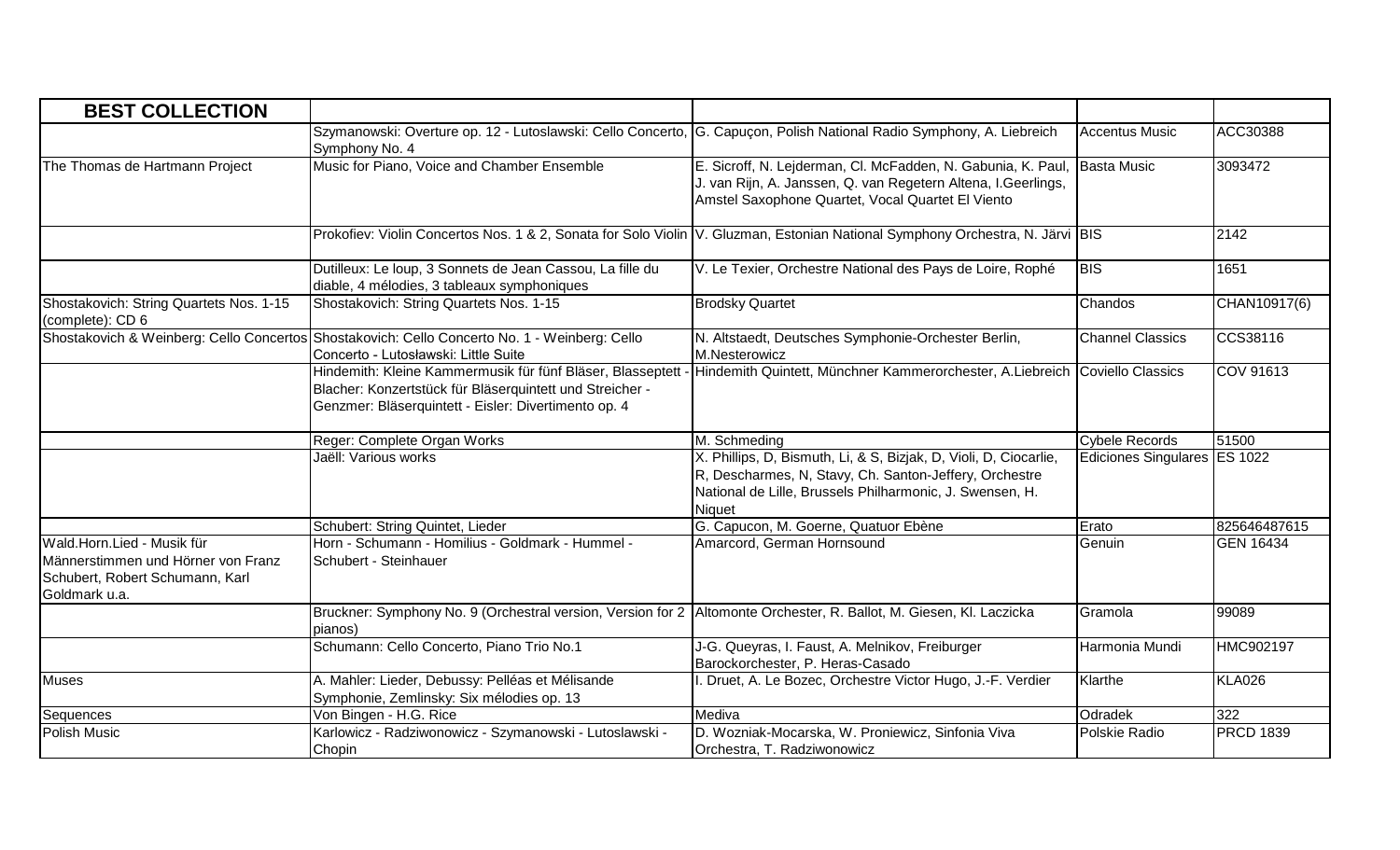|                                                           | Stravinsky: Pétrouchka (Orch + 2 pianos)                                                                                                                      | M. Namekawa, D. Russell Davies, Sinfonieorchester Basel,                                                                                         | <b>SOB</b>                | 11              |
|-----------------------------------------------------------|---------------------------------------------------------------------------------------------------------------------------------------------------------------|--------------------------------------------------------------------------------------------------------------------------------------------------|---------------------------|-----------------|
| Michael Gielen Edition Volume 2                           | Bruckner: Symphonien Nr. 1-9                                                                                                                                  | SWR Sinfonieorchester Baden-Baden und Freiburg,<br>Rundfunk-Sinfonieorchester Saarbrücken, M. Gielen                                             | <b>SWR Music</b>          | 19014CD         |
| The Art of Nikolaus Harnoncourt                           | Bach- Beethoven - Biber - Mendelssohn - Monteverdi -<br>Mozart - Schubert - Vivaldi etc.                                                                      | E. Gruberova, N. Rogers, L. Kozma, G. Kremer etc.<br>Concentus Musicus, Royal Concertgebouw Orkest, Berliner<br>Philharmoniker, N. Harnoncourt   | <b>Warner Classics</b>    | 190295937898    |
| <b>HISTORICAL</b>                                         |                                                                                                                                                               |                                                                                                                                                  |                           |                 |
|                                                           | Mahler - Loewe - Wagner - Brahms - Schubert - Schumann - <sup>I</sup> M. Forrester, H. Klust, M. Raucheisen, F. Schröder<br>Haydn - Britten - Poulenc         |                                                                                                                                                  | Audite                    | 21437           |
| Lucerne Festival Historic Performances<br>Vol. IX         | Beethoven: Leonore Overture No. 3 - Brahms: Symphony No. Swiss Festival Orchestra, P. Kletzki<br>4 - Schubert: Symphony No. 8 'Unfinished'                    |                                                                                                                                                  | Audite                    | 95642           |
| Antonio Janigro & Zagreb Soloists                         | Barber - Corelli - Hindemith - Hoffstetter - Kelemen - Mozart - A. Janigro, Zagreb Soloists<br>Reger - Rossini - Shostakovich - Vivaldi                       |                                                                                                                                                  | Audite                    | 95639           |
|                                                           | Millöcker - Lortzing - Nicolai - Lehar - J. Strauss II - Fall -<br>Künneke - Stolz                                                                            | F. Wunderlich, Chor des Bayerischen Rundfunks, Münchner<br>Rundfunkorchester, K. Eichhorn, S. Köhler, W. Mattes, H.<br>Moltkau, M. von Zallinger | <b>BR Klassik</b>         | 900314          |
| Martha Argerich: Early Recordings                         | Beethoven: Piano Sonata No. 7 - Mozart: Piano Sonata No.<br>18 - Prokofiev: Toccata op. 11, Piano Sonatas Nos. 3 & 7 -<br>Ravel: Gaspard de la nuit, Sonatine | M. Argerich                                                                                                                                      | Deutsche<br>Grammophon    | 4795978         |
| Emil Gilels: The Seattle Recital                          | Beethoven - Chopin - Debussy - Prokofiev                                                                                                                      | E. Gilels                                                                                                                                        | Deutsche<br>Grammophon    | 4796288         |
| <b>Bartók The Pianist</b>                                 | Bartók - Brahms - Kodály - Liszt - Scarlatti                                                                                                                  | <b>B.</b> Bartók                                                                                                                                 | Hungaroton                | HCD 32790-91    |
| Germaine Lubin: Complete recordings                       |                                                                                                                                                               | G. Lubin                                                                                                                                         | Marston                   | 52070-2         |
| Mravinsky in Prague                                       | Beethoven: Symphony No. 4 - Shostakovich: Symphony No.<br>10                                                                                                  | Leningrad Philharmonic Orchestra, Y. Mravinsky                                                                                                   | Praga Digitals            | DSD350115       |
|                                                           | Giuseppe Sinopoli - Staatskapelle Dresden Weber - Schumann - Liszt - Wagner - R. Strauss                                                                      | Staatskapelle Dresden, G. Sinopoli, S. Cambreling, P.<br>Ruzicka                                                                                 | Profil                    | <b>PHO 7053</b> |
| Yevgeny Mravinsky Edition Vol. II                         | Tchaikovsky - Mozart - Berlioz - Bizet - Stravinsky - Prokofiev   Y. Mravinsky, Leningrad Philharmonic Orchestra<br>Strauss - Wagner                          |                                                                                                                                                  | Profil                    | PH 16026        |
| Emil Gilels - The Complete RCA and<br>Columbia Collection | Tchaikovsky - Brahms - Schubert - Liszt - Shostakovich -<br>Chopin - Bach                                                                                     | E. Gilels, Chicago Symphony Orchestra, Philadelphia<br>Orchestra, F. Reiner, E. Ormandy                                                          | <b>RCA/Sony Classical</b> | 88875177312     |
| <b>DVD PERFORMANCE</b>                                    |                                                                                                                                                               |                                                                                                                                                  |                           |                 |
|                                                           | Bellini: I Capuleti E I Montecchi                                                                                                                             | J. DiDonato, O. Kulchynska, Chorus of the Opernhaus Zurich, Accentus Music<br>Philharmonia Zurich, F. Luisi                                      |                           | ACC20353        |
|                                                           | Berg: Wozzeck                                                                                                                                                 | C. Gerhaher, G.-Brit Barkmin, Philharmonia Zurich, Chor der Accentus Music<br>Oper Zurich, F. Luisi                                              |                           | ACC10363        |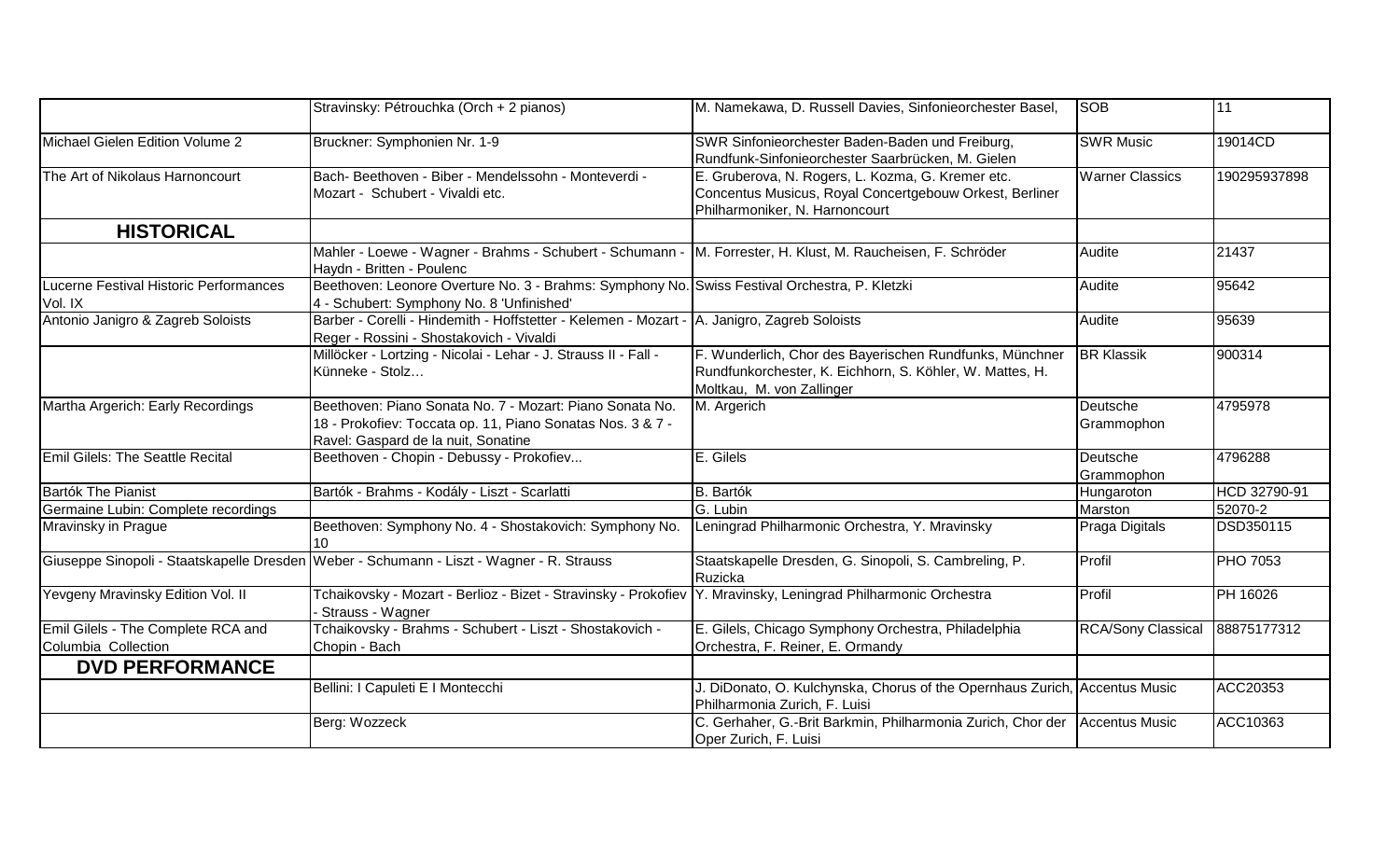|                                                  | Beethoven: Symphony No. 9                                      | S. Saturova, M. Fujimura, Chr. Elsner, Chr. Gerhaher, MDR                                                                                            | <b>Accentus Music</b>     | ACC20381         |
|--------------------------------------------------|----------------------------------------------------------------|------------------------------------------------------------------------------------------------------------------------------------------------------|---------------------------|------------------|
|                                                  |                                                                | Rundfunkchor, GewandhausChor, GewandhausKinderchor,                                                                                                  |                           |                  |
|                                                  |                                                                | Gewandhausorchester Leipzig, H. Blomstedt                                                                                                            |                           |                  |
|                                                  | Mahler: Symphony No. 5, Des Knaben Wunderhorn (7               | M. Goerne, Lucerne Festival Orchestra, A. Nelsons                                                                                                    | <b>Accentus Music</b>     | <b>ACC 20354</b> |
|                                                  | songs)                                                         |                                                                                                                                                      |                           |                  |
| Beethoven, Mendelssohn Violin Concertos          | Beethoven & Mendelssohn Violin Concertos                       | N. Znaider, Gewandhaus Orchestra, R. Chailly                                                                                                         | <b>Accentus Music</b>     | <b>ACC 20345</b> |
|                                                  | Monteverdi: Vespre della Beata Vergine                         | S. Frigato, E. Galli, K. Adam, N. Mulroy, The Monteverdi<br>Choir, The English Baroque Soloists, J. E. Gardiner                                      | Alpha                     | 705              |
|                                                  | Janácek - Jenufa                                               | Mi. Kaune, J. Larmore, W.Hartmann, L. Elgr, M.<br>Welschenbach, J. Kurucova, A. Hutton, Chor und Orchester<br>der Deutschen Oper Berlin, D.Runnicles | <b>Arthaus Musik</b>      | 109069           |
| Rachmaninov: Troika                              | Rachmaninov: Aleko, Francesca da Rimini, The Miserly<br>Knight | K. Smoriginas, S. Leiferkus, D. Tiliakos, Orchestre<br>symphonique et Chœurs de la Monnaie, M. Tatarnikov                                            | <b>Bel Air Classiques</b> | <b>BAC133</b>    |
|                                                  | Haendel: Giulio Cesare in Egitto                               | A. Scholl, C. Bartoli, A. S. von Otter, P. Jaroussky, Il Giardino Decca<br>Armonico, G. Antonini                                                     |                           | 743856           |
|                                                  | Rossini: La donna del lago                                     | J. DiDonato, J. D. Florez, J. Osborn, D. Barcellona, The<br>Metropolitan Opera Orchestra and Chorus, M. Mariotti                                     | Erato                     | 0825646050987    |
|                                                  | Haendel : Alcina                                               | P. Petibon, P. Jaroussky, A. Prohaska, K. Bradic,<br>MusicAeterna, Freiburger Barockorchester, A. Marcon                                             | Erato                     | 190295974367     |
|                                                  | Rameau: Dardanus (Version 1739)                                | K. Gauvin, G. Arquez, R. Van Mechelen, F. Sempey,<br>Ensemble Pygmalion, R. Pichon                                                                   | Hamonia Mundi             | HMD 9859051/52   |
|                                                  | Glass/Wilson: Einstein on the Beach                            | Lucinda Childs Dance Company, Philip Glass Ensemble, M.<br>Riesman                                                                                   | <b>Opus Arte</b>          | <b>OA1178D</b>   |
| Die Entführung aus dem Serial                    | Mozart: Die Entführung aus dem Serail                          | S. Matthews, E. Montvidas, The Glyndebourne Chorus &<br>Orchestra of the Age of Enlightenment, R. Ticciati                                           | Opus Arte                 | <b>OA1251D</b>   |
| Handel - Saul                                    | Handel: Saul                                                   | C. Purves, I. Davies, L. Crowe, S. Bevan, The Glyndebourne<br>Chorus, Orchestra of the Age of Enlightenment, I. Bolton,                              | <b>Opus Arte</b>          | <b>OA1216D</b>   |
| The Sound of 582310                              | Beethoven - Chopin - Liszt - Mozart                            | J. Bulva                                                                                                                                             | <b>RCA</b>                | 88985317549      |
|                                                  | Verdi: La forza del destino                                    | A. Harteros, J. Kaufmann, L. Tézier, N. Krasteva, Chor der<br>Bayerischen Staatsoper, Bayerisches Staatsorchester, A.<br>Fisch                       | <b>Sony Classical</b>     | 88875160649      |
| <b>DVD DOCUMENTARIES</b>                         |                                                                |                                                                                                                                                      |                           |                  |
| Music - A Journey for Life - Riccardo<br>Chailly | A portrait by Paul Smaczny                                     | L. Vogt, R. Chailly, Gewandhaus Orchester Leipzig                                                                                                    | <b>Accentus Music</b>     | ACC20254         |
| Ivo Pogorelich                                   | A film by D. Featherstone                                      | . Pogorelich                                                                                                                                         | <b>Arthaus Musik</b>      | 109165           |